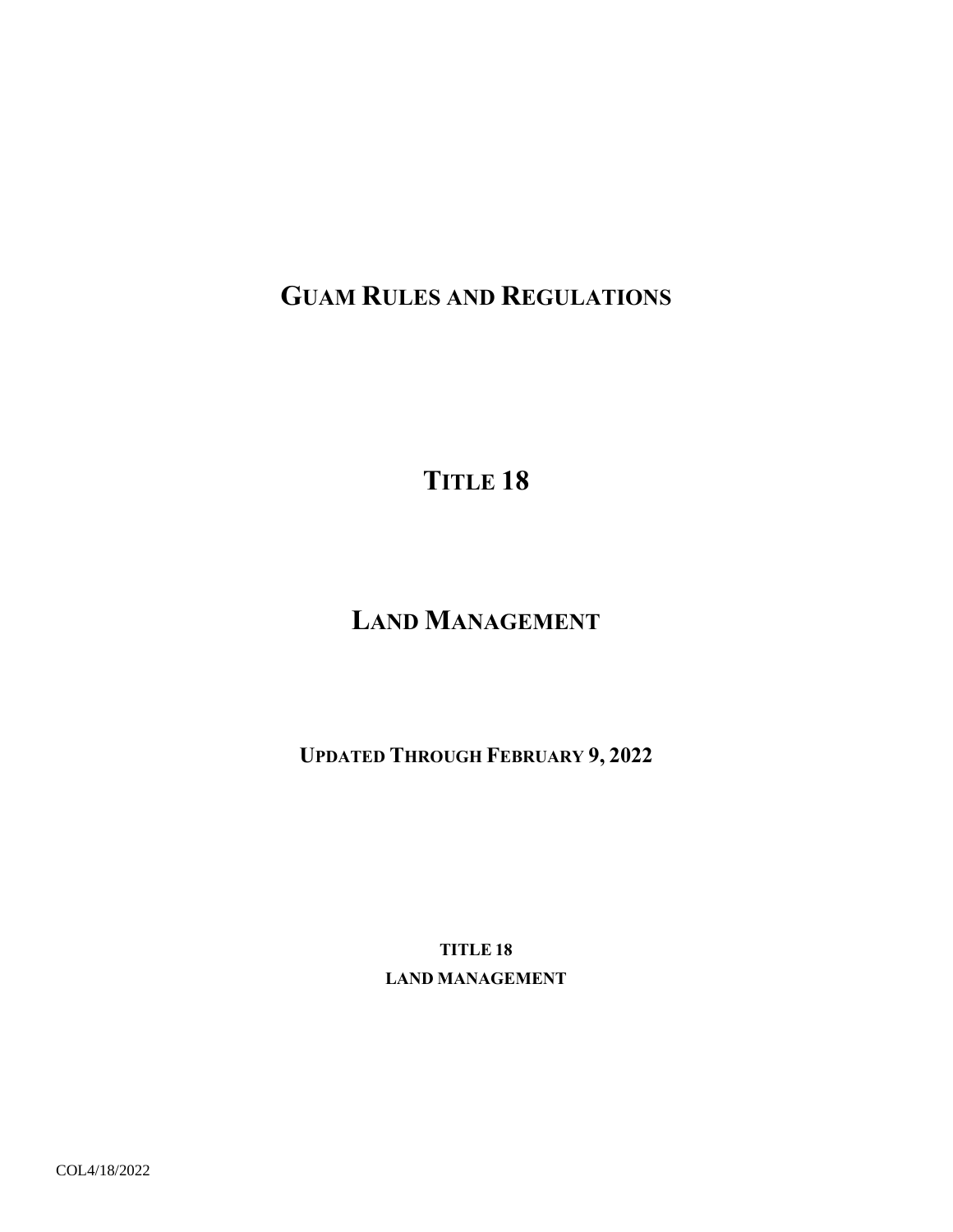| Department of Land Management.                    |
|---------------------------------------------------|
| Land Transfer Board.                              |
| Guam Land Use Commission.                         |
| <b>Subdivision and Development Review</b>         |
| Committee.                                        |
| <b>Public Lands Subdivision Committee.</b>        |
| The Senator Paul Bordallo Rules and               |
| Regulations for The Chamorro Land Trust           |
| Commission.                                       |
| The Senator Paul Bordallo Rules and               |
| Regulations for The Chamorro Land Trust           |
| Commission Effective February 9, 2022.            |
| <b>Guam Territorial Seashore Protection</b>       |
| Commission.                                       |
| Guam Place Name Commission. (No rules             |
| filed.)                                           |
| Ancestral Lands Programs                          |
| Article 1. General Provisions                     |
| Article 2. Guam Ancestral Lands Commission.       |
| Article 3. Application for Ancestral Land Claims. |
|                                                   |

## **CHAPTER 1 DEPARTMENT OF LAND MANAGEMENT**

| Article 1 Uniform Triangulation System - Regulations |
|------------------------------------------------------|
| Governing Land Surveys in Guam.                      |
| Article 2 Territory of Guam - Manual of Surveying    |
| Practice.                                            |
| Article 3 Leases and Sales.                          |
| Article 4 Land Use Permits.                          |
| Article 5 Leasing of Government Land.                |

## **ARTICLE 1**

## **UNIFORM TRIANGULATION SYSTEM - REGULATIONS**

§ 1100. Authority.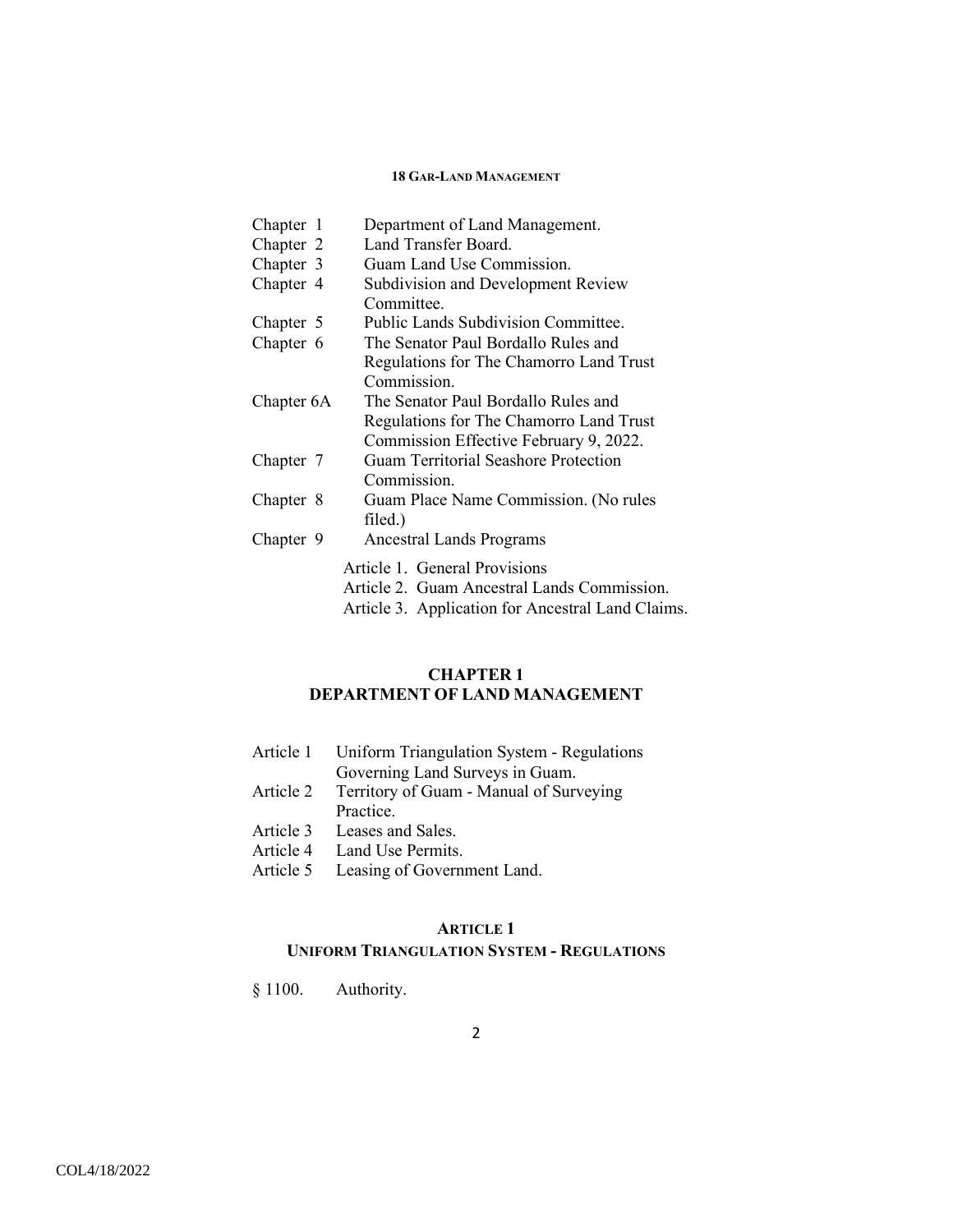- § 1101. Application.
- § 1102. Surveys, By Whom Conducted.
- § 1103. Surveys, Basis of.
- § 1104. Corners, Markings.
- § 1105. Preservation of Records.
- § 1106. Measurement.
- § 1107. Information to Be Furnished.
- § 1108. Complaints.
- § 1109. Effective Date.
- § 1110. Appendix A Uniform Specifications: Preparation of Maps from Surveys.

**NOTE:** Rule-making authority cited for formulation of regulations governing land surveys in Guam by the Director of Land Management, 21 GCA § § 60501, 60503 and 60505.

## **§ 1100. Authority.**

These Regulations are prescribed in compliance with 21 GCA § 60503, and supplement the provisions of that Chapter.

## **§ 1101. Application.**

These Regulations apply to all land surveys conducted in Guam; provided, however, that in cases of surveys made for military purposes by personnel of the Armed Forces or those conducting surveys pursuant to contract with the Armed Forces, they apply only to the extent that no map will be entitled to recordation unless it is based on a survey which complies with these Regulations and the uniform specifications required by 21 GCA § 60501(b) and § 60505(b). attached hereto.

## **§ 1102. Surveys, By Whom Conducted.**

Every land survey must be conducted by a land surveyor duly registered in accordance with 21 GCA Chapter 60, or by persons exempt from registration as provided in said Title.

## **§ 1103. Surveys, Basis of.**

Every land survey must be based upon and have a minimum of one corner of the land survey physically referenced to the Guam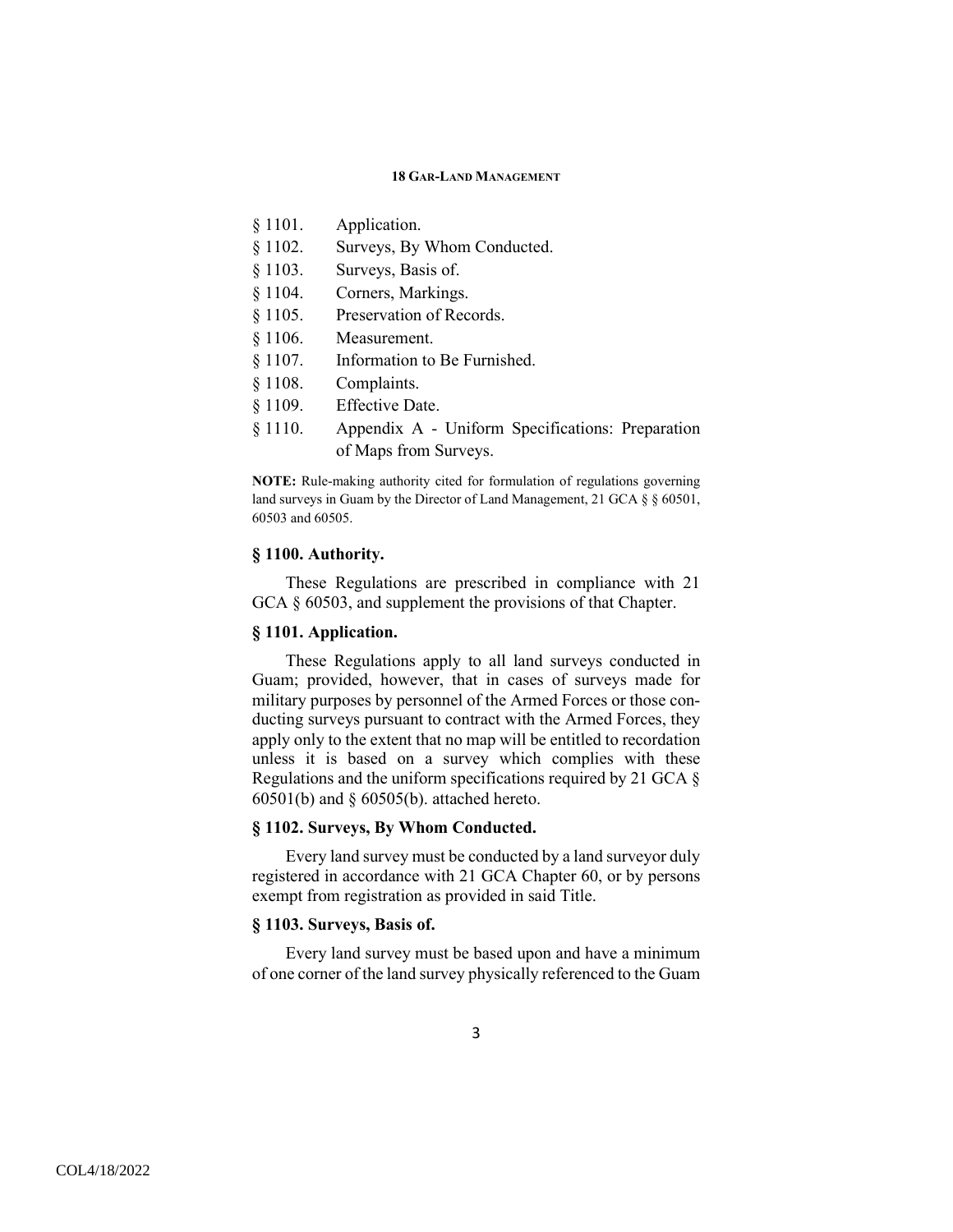Geodetic Triangulation Net established pursuant to 21 GCA Chapter 60 Article 5.

## **§ 1104. Corners, Markings.**

Every corner of a land survey must be marked by a permanent monument or marker bearing the registration number of the surveyor or an identifying mark approved by the Territorial Surveyor. Reference monuments may be set where it is physically impossible to set the true corner or in cases where the destruction of a corner is imminent due to construction. The true corner should be placed by the surveyor when practical.

## **§ 1105. Preservation of Records.**

Every surveyor must preserve as permanent records all of his field notes and all computations made therefrom, so catalogued and filed as to be readily available.

## **§ 1106. Measurement.**

All surveying measuring devices shall be tested and calibrated at regular intervals of not less than six (6) months using the testing facilities established by the Director of Land Management in accordance with 21 GCA § 60513, or under the supervision or direction of the Territorial Surveyor. An appropriate certificate as to degree of accuracy, signed by the Territorial Surveyor, shall be issued for each item of equipment tested or calibrated.

The minimum accuracy of measurements shall be one (1) part in ten thousand (10,000) on all property lines of boundary or interior survey. Preliminary or reconnaissance surveys shall maintain an accuracy of not less than one (1) part in five thousand (5,000), except in those cases where general information only is to be obtained and no precise monumented corners are to be created.

A circuit of levels between precise bench marks or a circuit closed upon the initial bench mark shall not differ more than 0.02 foot multiplied by the square root of the number of miles in the circuit, and in no case to exceed 0.05 foot, except in levels for preliminary or rough stadia control, in which case the allowable error of closure may be 0.10 foot.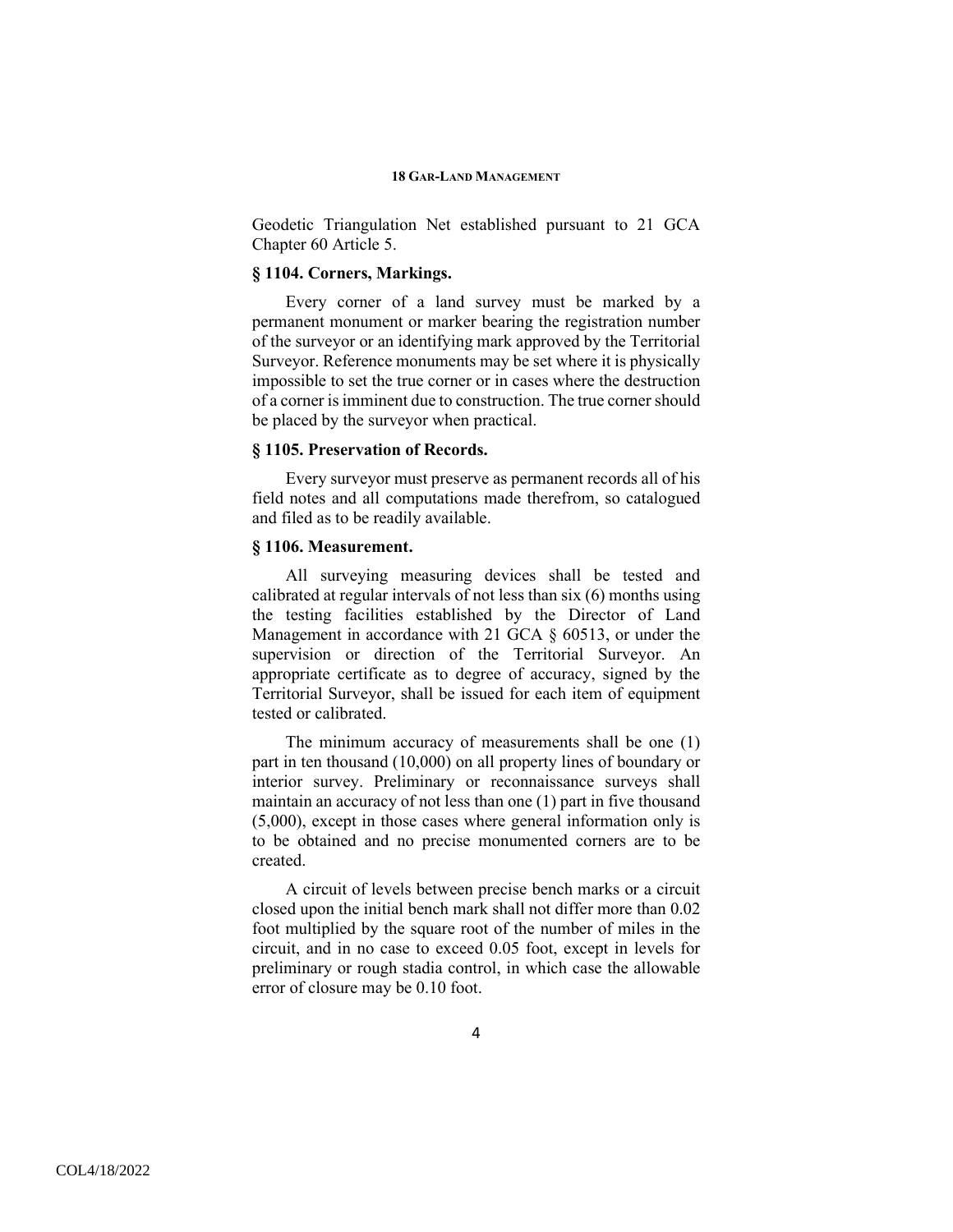Accuracy of measurement in triangulation dimensions shall conform with the standards set by the United States Coast and Geodetic Survey.

In the case of any survey required for purposes of registration under the Land Title Registration Act, the surveyor must comply with any additional requirements imposed by the Superior Court.

The Department of Land Management will maintain a "Manual of Instructions for Survey of Lands and Preparation of Plans in the territory of Guam" to supplement these Regulations and to provide recommended methods to meet these Regulations.

#### **§ 1107. Information to be Furnished.**

The surveyor must furnish to his client a correct technical description of the land surveyed and/or clear and legible copies of a map or plot conforming to the "Uniform Specifications: Preparation of Maps from Surveys" prescribed by authority of 21 GCA § 60505.

#### **§ 1108. Complaints.**

Any person who believes himself to be aggrieved by the failure of a surveyor to comply with these Regulations may submit his complaint to the Director of Land Management or his delegate, and in all cases the Director of Land Management or his delegate, shall forward such complaints to the Board of Engineering and Architectural Examiners for appropriate proceedings under 21 GCA § 60504.

## **§ 1109. Effective Date.**

These Regulations will become effective upon approval of the Governor, and copies will be maintained and made available as provided by 21 GCA § 60504.

## **§ 1110. Appendix A - Uniform Specifications: Preparation of Maps from Surveys**.

(a) Authority. These specifications are prescribed in compliance with 21 GCA § 60505, and supplement the provisions of that Chapter.

(b) Application. No map (the term includes plat, sketch or other plane pictorial representation of land) will be accepted for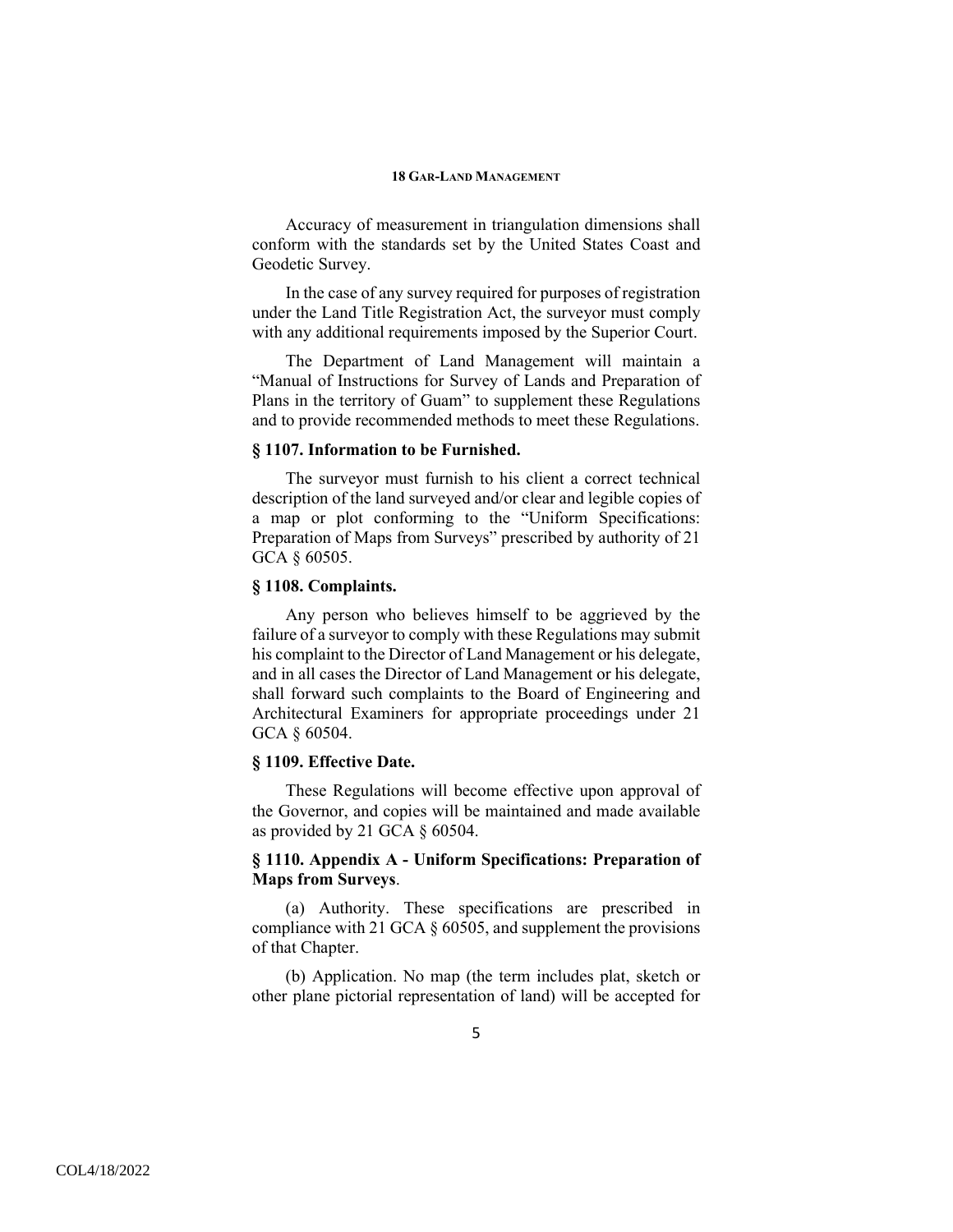recording unless it is prepared in accordance with these specifications and is based upon a survey which complies with all applicable laws and regulations.

(c) Materials. All maps must be drawn on linen, film or other suitable material, which is durable and dimensionally stable and de-signed for drafting or drawing purposes. Only India Ink or equally permanent black drawing medium may be used.

#### (d) Dimensions and scale:

(1) Maps shall be drawn on sheets measuring twentytwo by twenty-nine inches (22" x 29"), including a one inch (1") margin at the top, bottom and right side and a two inch (2") margin at the left side. If the land surveyed is so large that a map thereof conforming to these specifications cannot be drawn on one sheet measuring twenty-two by twenty-nine inches (22" x 29"), the map shall be drawn in sections and additional sheets used. All sections shall be of the same scale and shall bear clearly identified match-lines so that the sections can be accurately connected. Each sheet shall show its number and the total number of sheets (for example: Sheet 1 of 3).

(2) In all cases, the map must be so drawn and placed upon the sheet or sheets so as to provide adequate room for the title block, legend, all required certificates and a form for entry of revisions.

(3) The scale of each map must be large enough to provide complete legibility and to permit reasonably accurate measurements to be scaled from the map. When practicable, the scale shall be one inch (1") equals twenty (20) meters or one inch (1") equals forty (40) feet. For large tracts, smaller scales may be used such as one inch (1") equals one hundred (100) meters or one inch (1") equals four hundred (400) feet; provided, that maps drawn for submission pursuant to the Subdivision Law shall be of the scale prescribed by the Territorial Planning Commission.

(4) Any variation from scale or plan dimensions as set forth herein must be approved by the Territorial Surveyor.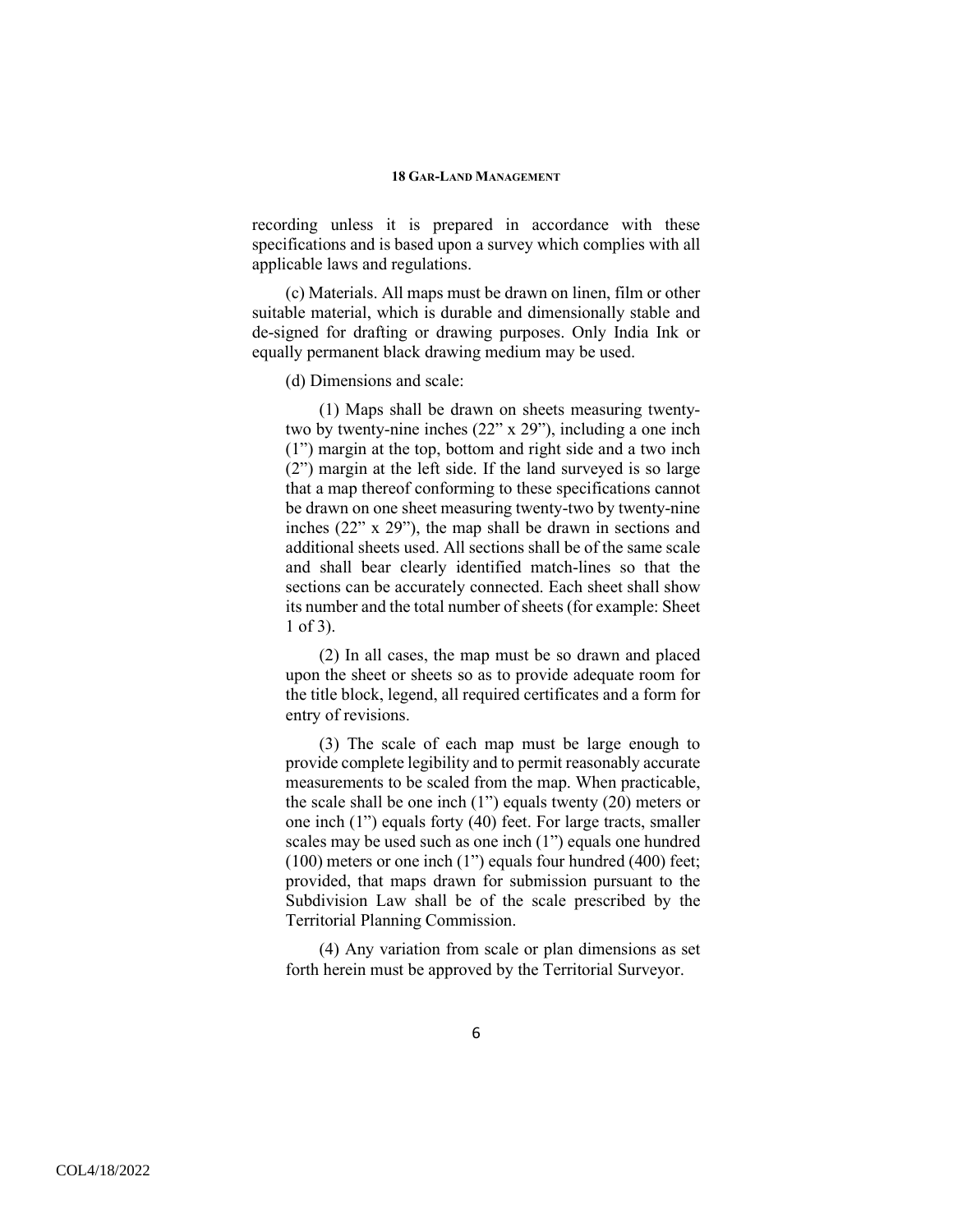(e) Use of Abbreviations and Symbols. Abbreviations and symbols must be clearly defined in the legend of the map. The Department of Land Management "Manual of Instructions for the Survey of Lands and Preparation of Plans in the territory of Guam" contains standard surveying abbreviations and symbols that should be used.

(f) Corrections. After the map has been completed, no change shall be made thereon except as a revision, properly noted, dated and authenticated.

(g) Information to be Shown. In general, every line, point, object and structure actually surveyed must be clearly shown and accurately located on the map. Specifically included are:

(1) The identity and location of a Triangulation Station in the Guam Geodetic Triangulation Net and the survey to the corner point of beginning of the survey. Guam Geodetic Triangulation Net (1963) Coordinate Values are to be shown on at least one (1) permanent monument on the boundary of the land surveyed.

(2) An arrow indicating north and the bearing system used noted.

(3) The courses and distances of all lines, and in cases of curbed lines all data necessary to identify, locate or retrace each line.

(4) When record bearings or angles or distances differ from measured bearings or angles or distances, both the record and measured bearings, angles and distances shall be clearly indicated in a manner to permit the ready distinction between record and measured data. The source of the record data must be indicated on the plan.

(5) Measured and record distances (if known) from corners of the premises being surveyed to the nearest rightof-way lines of dedicated public streets or roads, together with evidence of found lot corners, shall be noted on the map. Where conditions warrant, the distances to the nearest dedicated street or road right-of-way line in both directions from the surveyed premises and the bearing and name of such street or road shall be noted. Names and legal lines and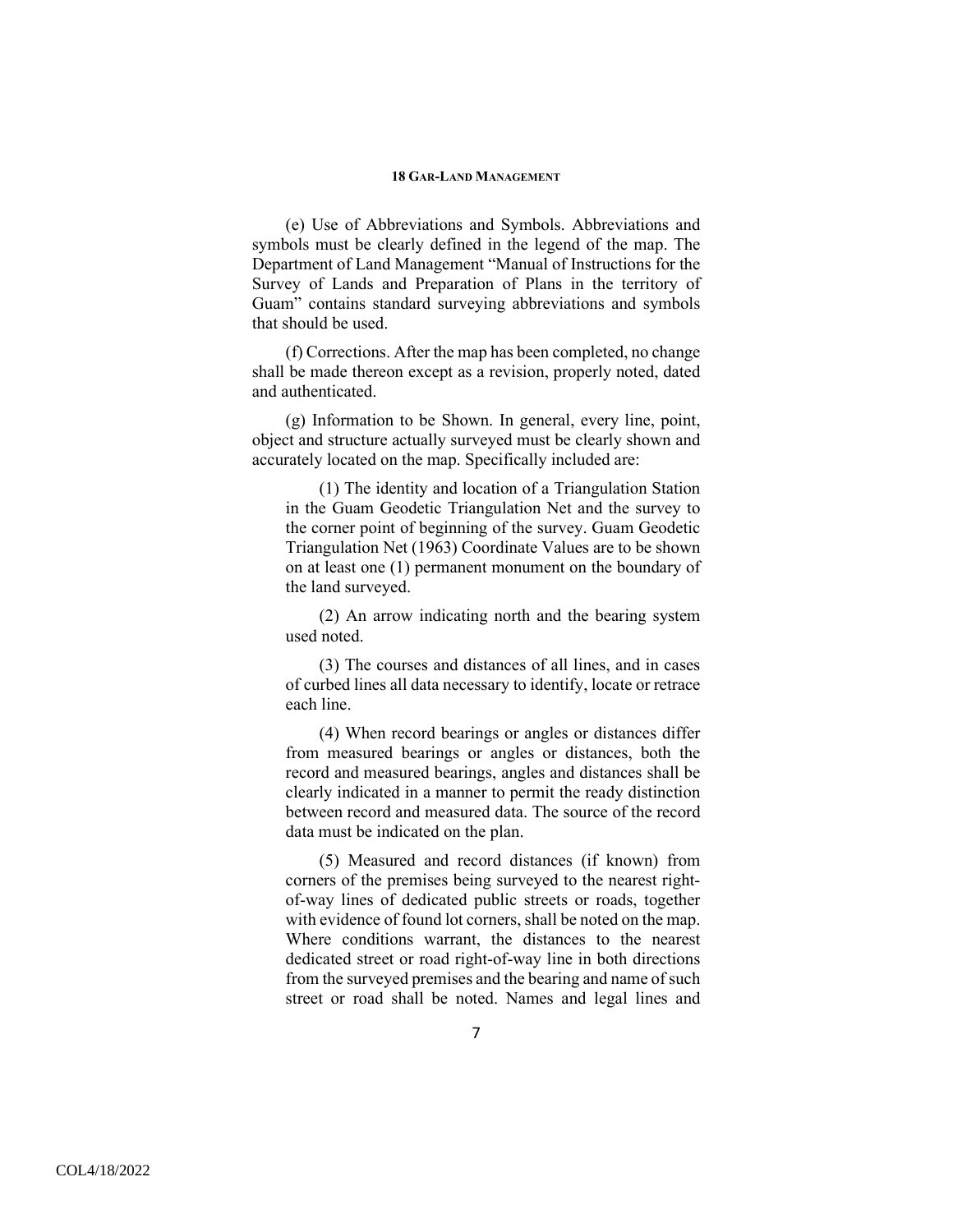widths of all dedicated streets or roads shall be given. If the Surveyor is aware of any change in the lines of such streets or roads, he shall note the same on the map and cite the date of and authority under which such change was made.

(6) The identifying title of all record plats and/or subdivisions which the survey represents, either wholly or in part, must be shown with its filing date and document number and the lot, block and tract number (or letter) of the surveyed property. Names of adjoining owners and/or recorded lot or parcel numbers, with document numbers, and similar information, where known, shall be shown on the map. Interior parcel lines must clearly indicate contiguity, gores and/or overlaps.

(7) The character and location of every monument and marker used or indicated in the survey and whether such monuments and markers were placed or found.

(8) The nature, location and dimensions of every structure or other object included in the survey.

(9) All natural features that may have relation to real property interests.

(10) The scale of the map, shown both in figures and graphically as a bar scale.

(11) A completed title block and a site location map conforming to those shown on sample maps available at the Department of Land Management.

(12) The following certificate, signed and sealed by the surveyor:

"I, (insert name), hereby certify that this map was prepared by me or under my direct supervision; that it is based upon a field survey made (insert dates) in conformance with all applicable laws and regulations.

(Name)"

 $\mathcal{L}_\text{max} = \frac{1}{2} \sum_{i=1}^{n} \frac{1}{2} \sum_{i=1}^{n} \frac{1}{2} \sum_{i=1}^{n} \frac{1}{2} \sum_{i=1}^{n} \frac{1}{2} \sum_{i=1}^{n} \frac{1}{2} \sum_{i=1}^{n} \frac{1}{2} \sum_{i=1}^{n} \frac{1}{2} \sum_{i=1}^{n} \frac{1}{2} \sum_{i=1}^{n} \frac{1}{2} \sum_{i=1}^{n} \frac{1}{2} \sum_{i=1}^{n} \frac{1}{2} \sum_{i=1}^{n} \frac{1$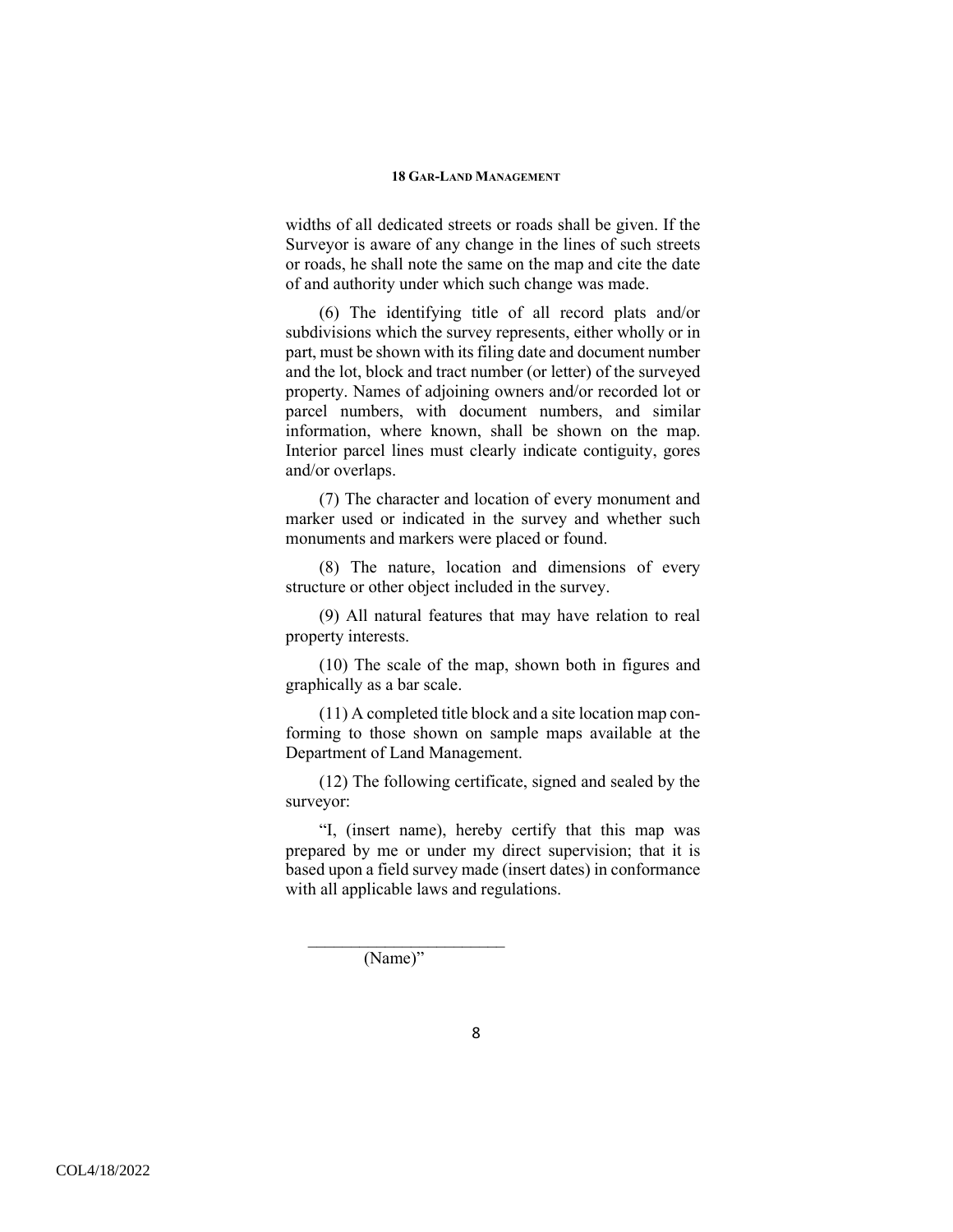(13) The following form of certificate for dating and signature by the Territorial Surveyor:

"This map has been examined for conformance with the requirements of 21 GCA Chapter 60 Article 5, and regulations thereunder, on this the day of  $\frac{19}{19}$ .

Territorial Surveyor"

 $\mathcal{L}_\text{max} = \frac{1}{2} \sum_{i=1}^{n} \frac{1}{2} \sum_{i=1}^{n} \frac{1}{2} \sum_{i=1}^{n} \frac{1}{2} \sum_{i=1}^{n} \frac{1}{2} \sum_{i=1}^{n} \frac{1}{2} \sum_{i=1}^{n} \frac{1}{2} \sum_{i=1}^{n} \frac{1}{2} \sum_{i=1}^{n} \frac{1}{2} \sum_{i=1}^{n} \frac{1}{2} \sum_{i=1}^{n} \frac{1}{2} \sum_{i=1}^{n} \frac{1}{2} \sum_{i=1}^{n} \frac{1$ 

(14) In cases where it would apply, the following form of certificate for dating and signature by the Territorial Planner:

"Approval under the Subdivision Law not required.

Date: \_\_\_\_\_\_\_\_\_\_\_\_\_\_\_\_\_

Territorial Planner"

 $\mathcal{L}=\mathcal{L}=\mathcal{L}=\mathcal{L}=\mathcal{L}=\mathcal{L}=\mathcal{L}=\mathcal{L}=\mathcal{L}=\mathcal{L}=\mathcal{L}=\mathcal{L}=\mathcal{L}=\mathcal{L}=\mathcal{L}=\mathcal{L}=\mathcal{L}=\mathcal{L}=\mathcal{L}=\mathcal{L}=\mathcal{L}=\mathcal{L}=\mathcal{L}=\mathcal{L}=\mathcal{L}=\mathcal{L}=\mathcal{L}=\mathcal{L}=\mathcal{L}=\mathcal{L}=\mathcal{L}=\mathcal{L}=\mathcal{L}=\mathcal{L}=\mathcal{L}=\mathcal{L}=\mathcal{$ 

(15) In appropriate cases, forms for landowners' dedications of parks and streets, alleys and other easements for public use, and for acceptance by the Governor of Guam of such dedications.

(16) Any additional data and notes necessary for explanation and understanding of the map.

(h) All maps must be so drawn and lettered that clearly legible prints may be made therefrom by standard reproductive processes.

(i) The originals of all maps must be preserved by the surveyors as permanent records, so catalogued and filed as to be readily available.

(j) Subdivision plans shall meet the requirements of 21 GCA Chapter 62 in addition to the requirements of these Regulations, except that the requirements of Chapter 62 shall have precedence in the event of conflict.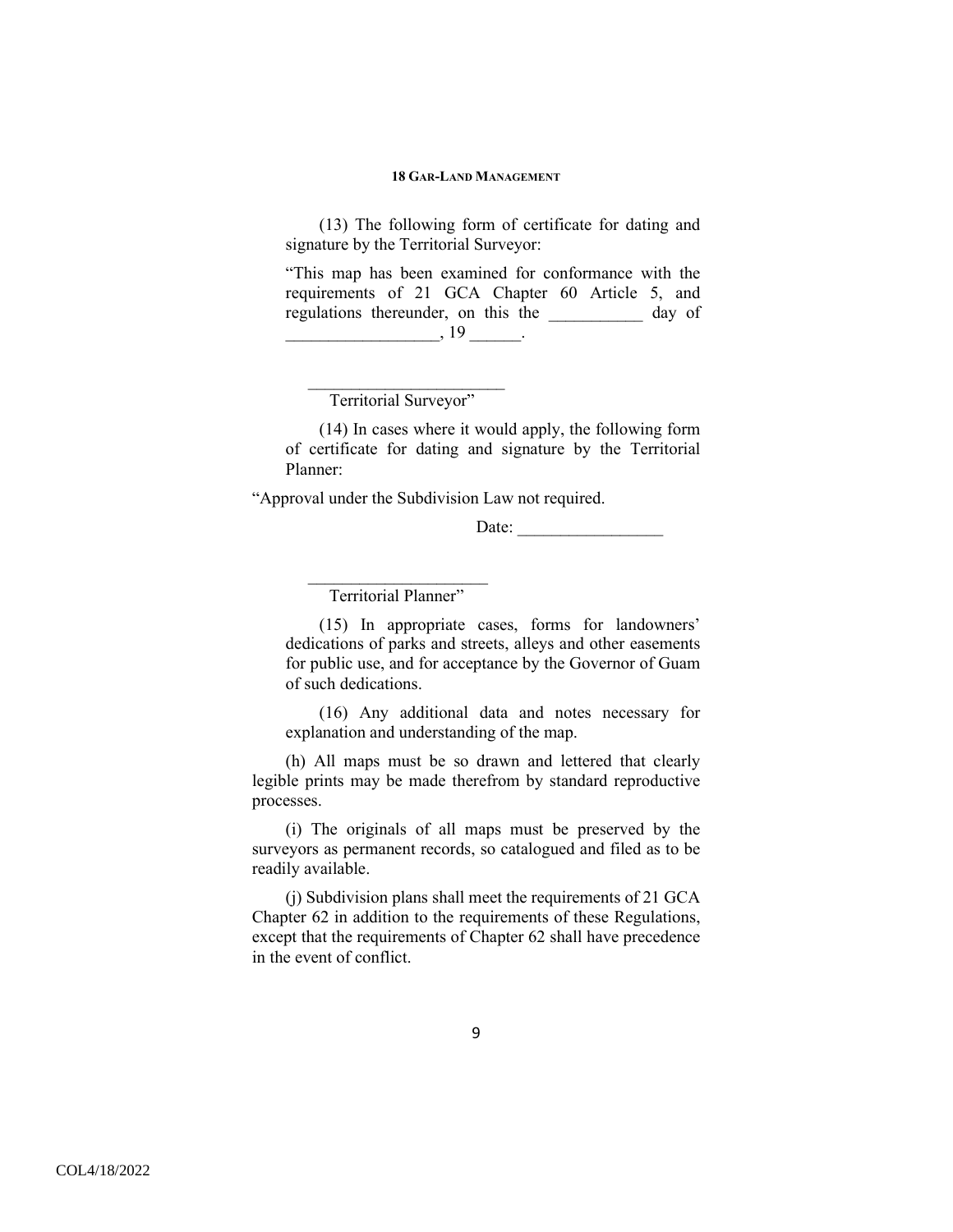(k) The Department of Land Management will maintain a "Manual of Instructions for the Survey of Lands and Preparation of Plans in the territory of Guam" as required by 21 GCA § 60501, to supplement these Regulations and to provide recommended methods to meet these Regulations.

(l) Copies of these specifications shall be kept on file in the Department of Land Management and made available to surveyors and interested governmental officials.

**NOTE:** Rules promulgated by Executive Order 66-15; filed with Legislative Secretary, May 19, 1975.

#### **ARTICLE 2**

#### **TERRITORY OF GUAM - MANUAL OF SURVEY PRACTICE**

**NOTE:** Rule-making authority cited for formulation of a "Manual of Instructions for the Survey of Lands and Preparation of Plans in the territory of Guam" by the Director of Land Management, 21 GCA § 60501.

## **§ 1200. Rules and Regulations Incorporated Herein by Reference.**

Rules and regulations of the "Manual of Instructions for the Survey of Lands and Preparation of Plans in the territory of Guam" are incorporated herein by reference. Due to the detailed nature of the information and the engineering specifications contained within the Guam Manual of Surveying Practice, the Manual was not included within the publication of these Rules and Regulations but rather was incorporated by reference.

The "Manual of Instructions for the Survey of Lands and Preparation of Plans in the territory of Guam" is known as the "Manual of 1966" and was prepared in compliance with Executive Order 66-15. It is available from the Department of Land Management.

## **ARTICLE 3 LEASES AND SALES**

§ 1300. Exchanges of Land in Lieu of Cash Payment: Authority.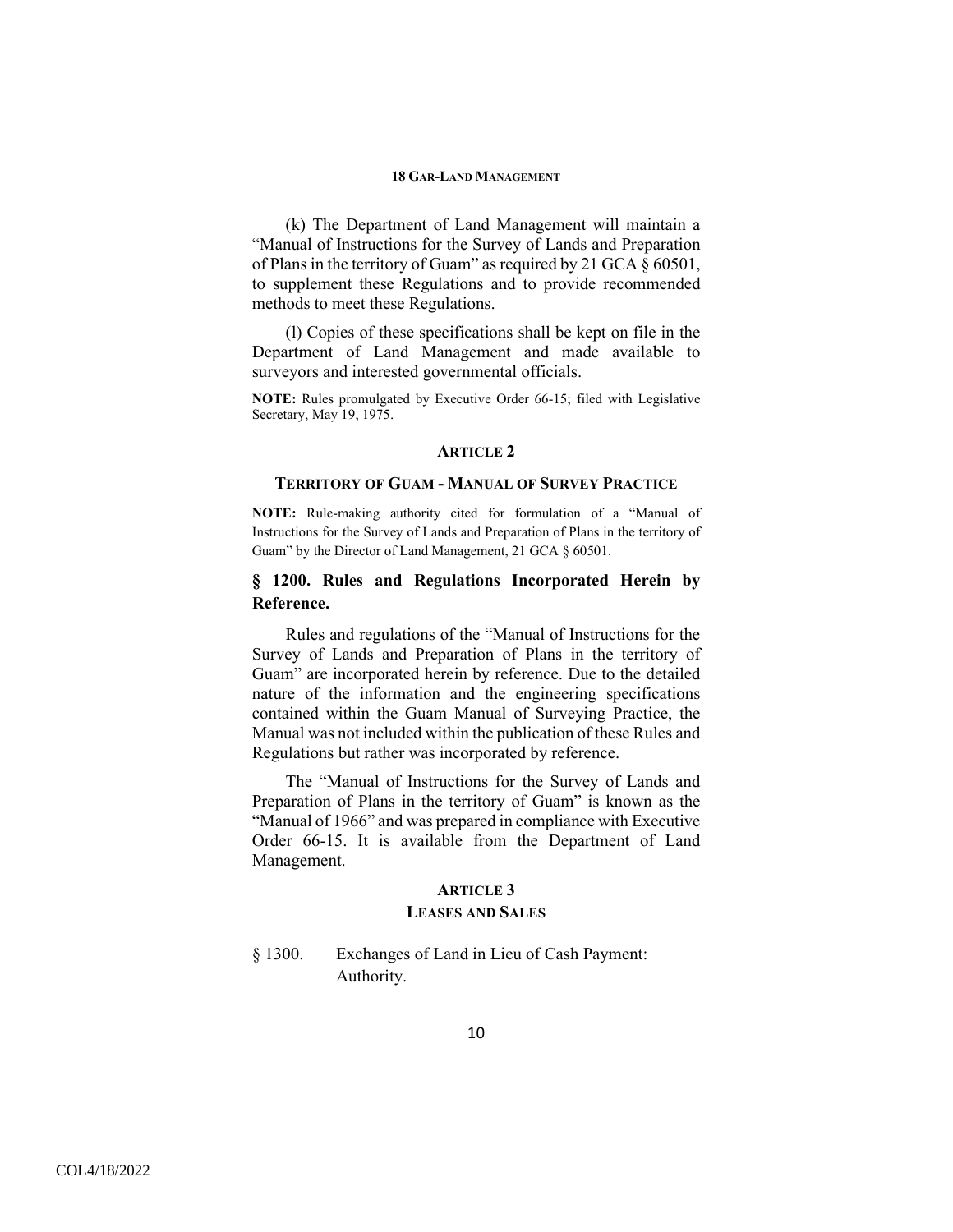- § 1301. Same: Procedure.
- § 1302. Same: Availability of Land.
- § 1303. Same: Disposal Technique.
- § 1304. Same: Value.
- § 1305. Same: Property Exchange Base.
- § 1306. Same: Notice of Public Hearing.
- § 1307. Same: Payment.
- § 1308. Same: Application Fee.
- § 1309. Same: Repeal.

**NOTE:** Rule-making authority cited for formulation of regulations by the Director of Land Management on the exchange of land in lieu of cash payment, 21 GCA Chapter 64.

Public Law 12-226 repealed Chapter VI, Leases and Sales of Title XIV of the Government Code, consisting of § § 13500-13528. In its place it established the Chamorro Land Trust Commission. The powers and responsibilities for the exchange of land in lieu of cash payment have been transferred to the Chamorro Land Trust Commission on the date of its first meeting..

## **§ 1300. Exchanges of Land in Lieu of Cash Payment: Authority.**

These Rules and Regulations shall govern the disposition of government land by exchange pursuant to the provision of 21 GCA Chapter 75.

**NOTE:** See note after 21 GCA § 64108.

## **§ 1301. Same: Procedure.**

(a) Whenever privately-owned lands are required by the government of Guam, the following procedures shall govern with respect to any exchanges of government realty for privatelyowned realty:

(1) The owner of such land may apply to the Director of Land Management for government-owned land to be exchanged, totally or partially in lieu of cash payment, for the lands required by the Government.

(2) All applications shall be made in writing, addressed to the Director of Land Management.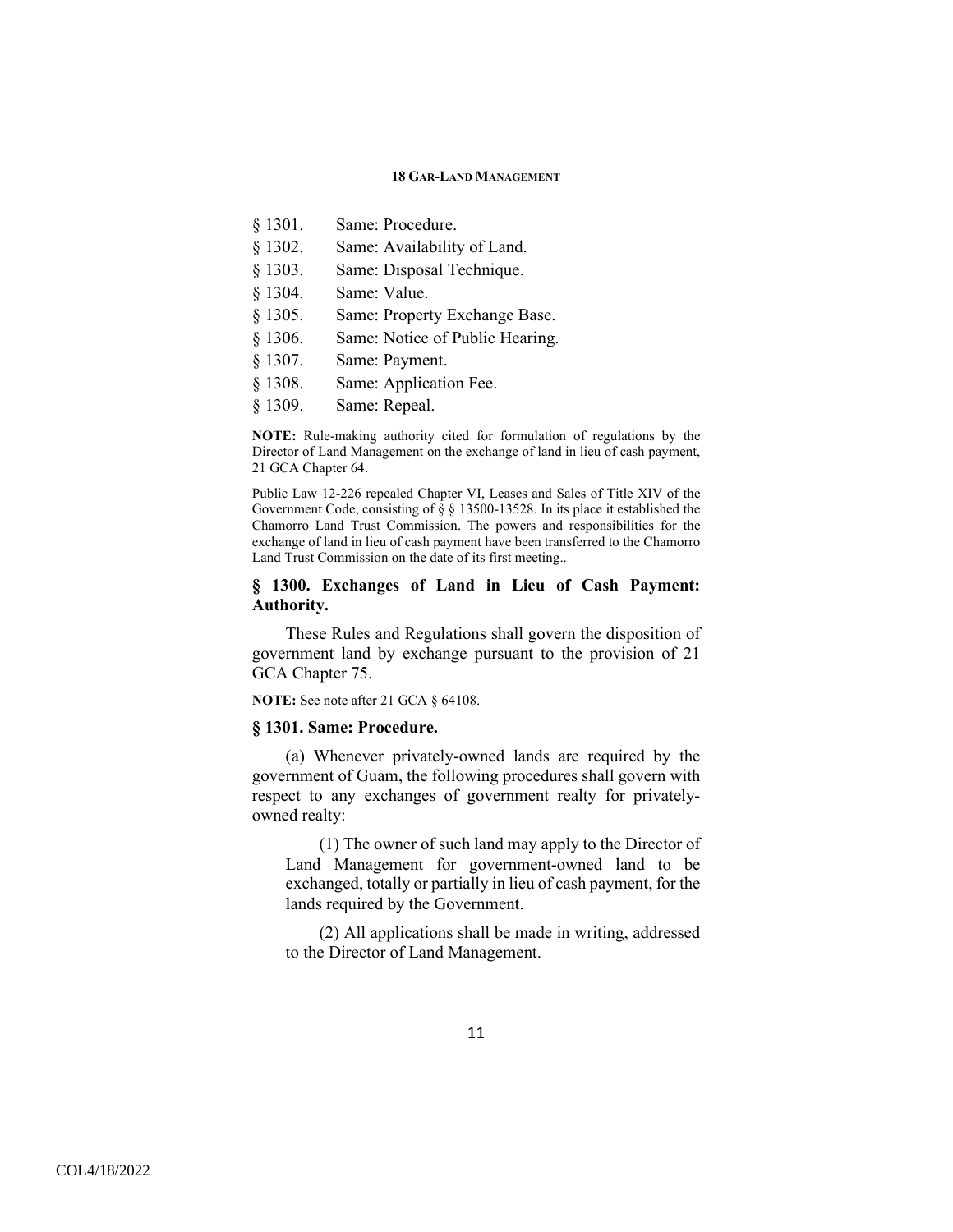(3) Owner. The individual, including corporate entities, in which acceptable title to property sought to be exchanged with the Government is vested.

(4) Realty. The real property which may be the subject of a considered exchange. The distinction of "owner's realty" and "government realty" may be used to differentiate the interests of the primary parties.

(5) Premises. That property, an interest less than title in fee simple, such as easements, rights-of-way, which may be sufficient to meet the requirements of the Government in the proposed exchange.

## **§ 1302. Same: Availability of Land.**

(a) Government-owned land available for exchange purposes shall be those lots or areas listed and published in the availability list pursuant to § 13505.1, Government Code of Guam. Such exchanges, however, shall not be made unless the privately-owned land is to be acquired for a project or program specifically authorized by law.

(b) Whenever lands owned by the United States of America are required by the government of Guam for a program or project specifically authorized by law, the Director of Land Management, with the approval of the Governor (and the concurrence of the Legislature by resolution) may exchange such lands with lands owned by the government of Guam, plus any cash differential necessary to equalize the respective values of subject properties.

(c) Exchanges accomplished under this Section shall not take effect until agreement is concurred by the Legislature. Appraisal report shall be made by both parties which shall be appended as part of the exchange instrument.

**NOTE:** See note after § 64107, 21 GCA.

## **§ 1303. Same: Disposal Technique.**

Before any land exchange transaction is consummated, appraisal reports shall be made for the properties under consideration. Appraisal reports for government land shall be prepared by staff appraisers of the Department of Land Management, which appraisal reports shall be reviewed by the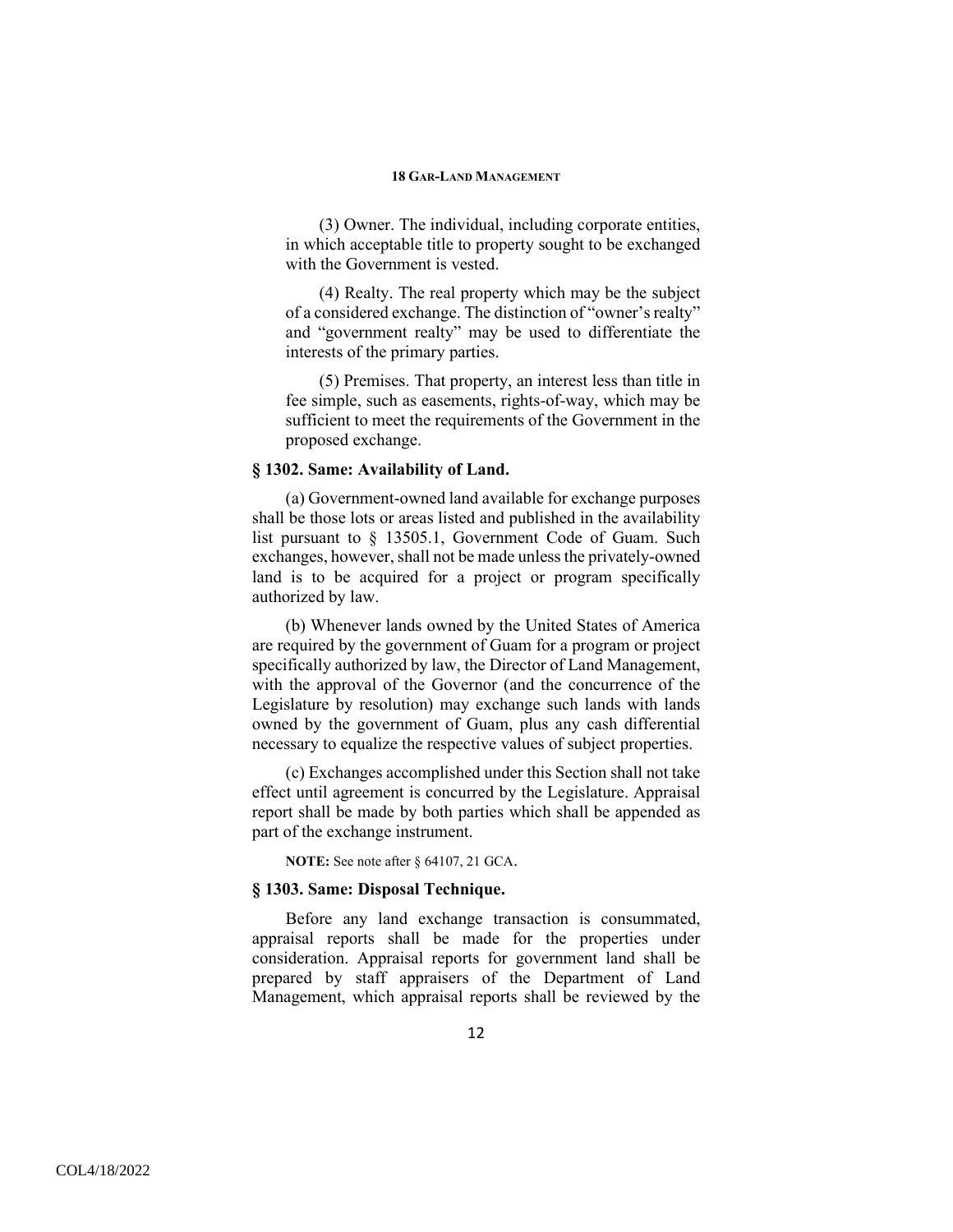Administrator, Land Management Programs, who shall submit such review with his recommendations in writing to the Director of Land Management. The owner must be informed in writing of the estimated value of his property based on the results of the appraisal; which shall not be less than the fair market value of the realty under consideration. In making such appraisal, the owner shall be afforded the opportunity to accompany the appraiser during the appraisal inspection. The appraisal report shall state whether the owner or his representative did accompany the appraiser. In all instances where applicable, displaced persons affected by these Rules and Regulations will be treated consistent with the requirements of Public Law 11-160. The owner shall either obtain a private appraiser at his own expense, or may request the Department of Land Management for such services, in which case (the latter) the owner shall concur with the value expressed in such appraisal report. In either event, the appraisal report shall be considered by the Director of Land Management no more than thirty (30) days thereafter.

## **§ 1304. Same: Value.**

Exchanges shall be based on the market value of the properties as All appraisals and review reports shall be a part of the documents in the exchange transaction. No commitment on the Government's part to exchange realty shall be considered final until approved by the Director of Land Management and the Governor.

## **§ 1305. Same: Property Exchange Base.**

Privately-owned land needed by an approved government project may be exchanged, pro-vided that such private realty is equal to at least eighty percent (80%) of the value of the government land; and further such private realty is not less than a standard size lot for the zone of the area wherein located. The Administrator of Land Management Programs, shall avoid whenever possible, rendering substandard any private realty involved in government land-taking. In cases, where private realty is unavoidably rendered substandard by a government taking, then the minimum area requirement for land exchange shall not apply.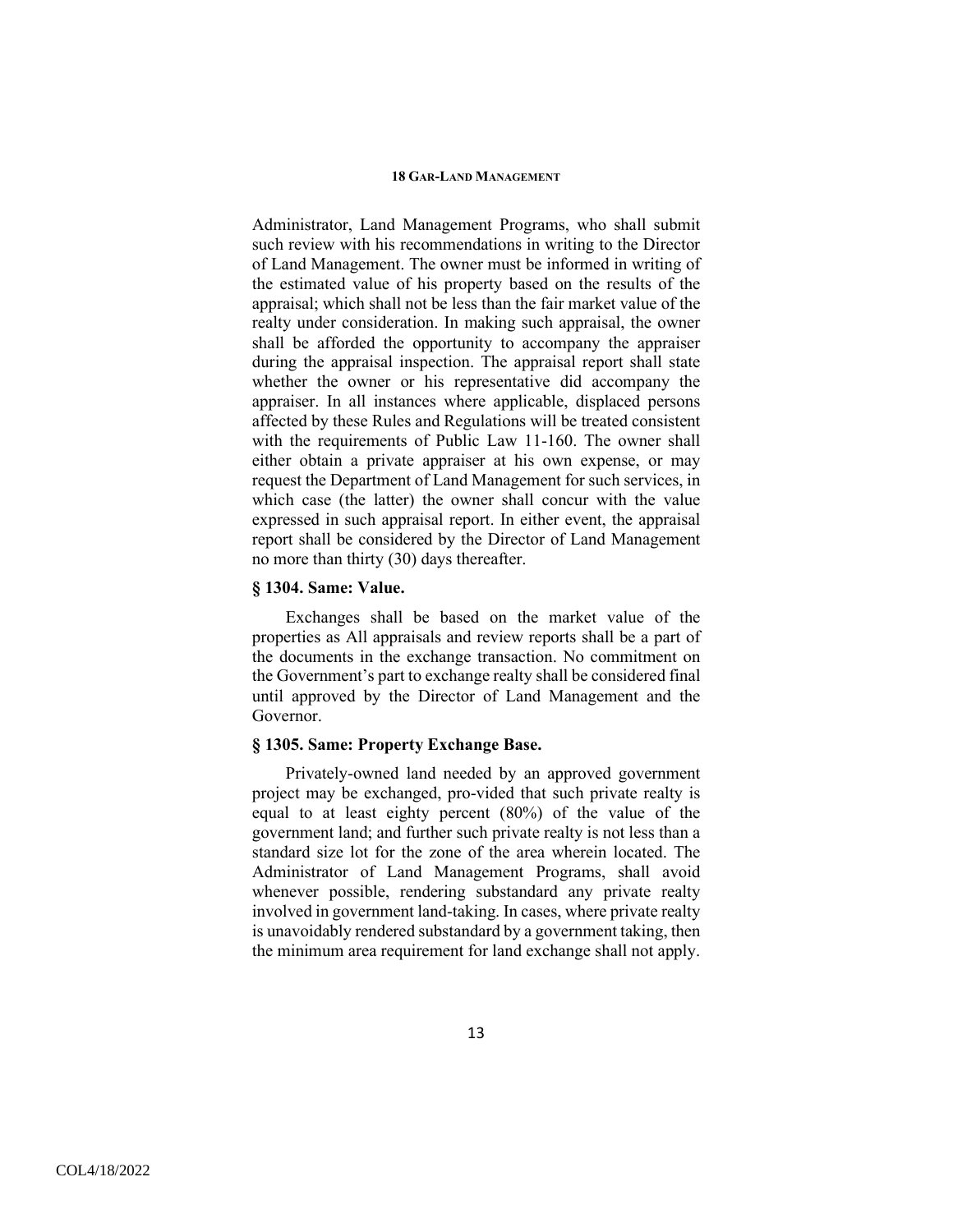## **§ 1306. Same: Notice of Public Hearing.**

No exchange of land shall be consummated until a public notice on the proposed exchange of land is made in a newspaper of general circulation in Guam. Such publication shall be held at least ten (10) days before the hearing date, which notice shall contain a brief description of the proposed exchange including the values of the properties to be exchanged and the purpose or purposes for which the private land is to be acquired. All records pertaining to any exchange transaction shall be open to the public unless such records are returned to the inactive file pursuant to the Records Management Act.

## **§ 1307. Same: Payment.**

The difference in value of the property being exchanged shall be paid in full to the party having the greater value prior to final completion and execution of all documents.

## **§ 1308. Same: Application Fee.**

For each application filed, a fee of Ten Dollars (\$10.00) shall accompany the application, such fee shall be in cash (U.S.), cashier's or certified checks made payable to the Treasurer of Guam.

## **§ 1309. Same: Repeal.**

The adoption of this Land Exchange Rules and Regulations, pursuant to the Administrative Adjudication Act, supersedes all previous rules and regulations.

## **ARTICLE 4 LAND USE PERMITS**

- § 1400. Title.
- § 1401. Authority.
- § 1402. Definition.
- § 1403. Qualifications.
- § 1404. Application.
- § 1405. Execution of Agreement.
- § 1406. Agreement.
- § 1407. Land Use Permit Charges.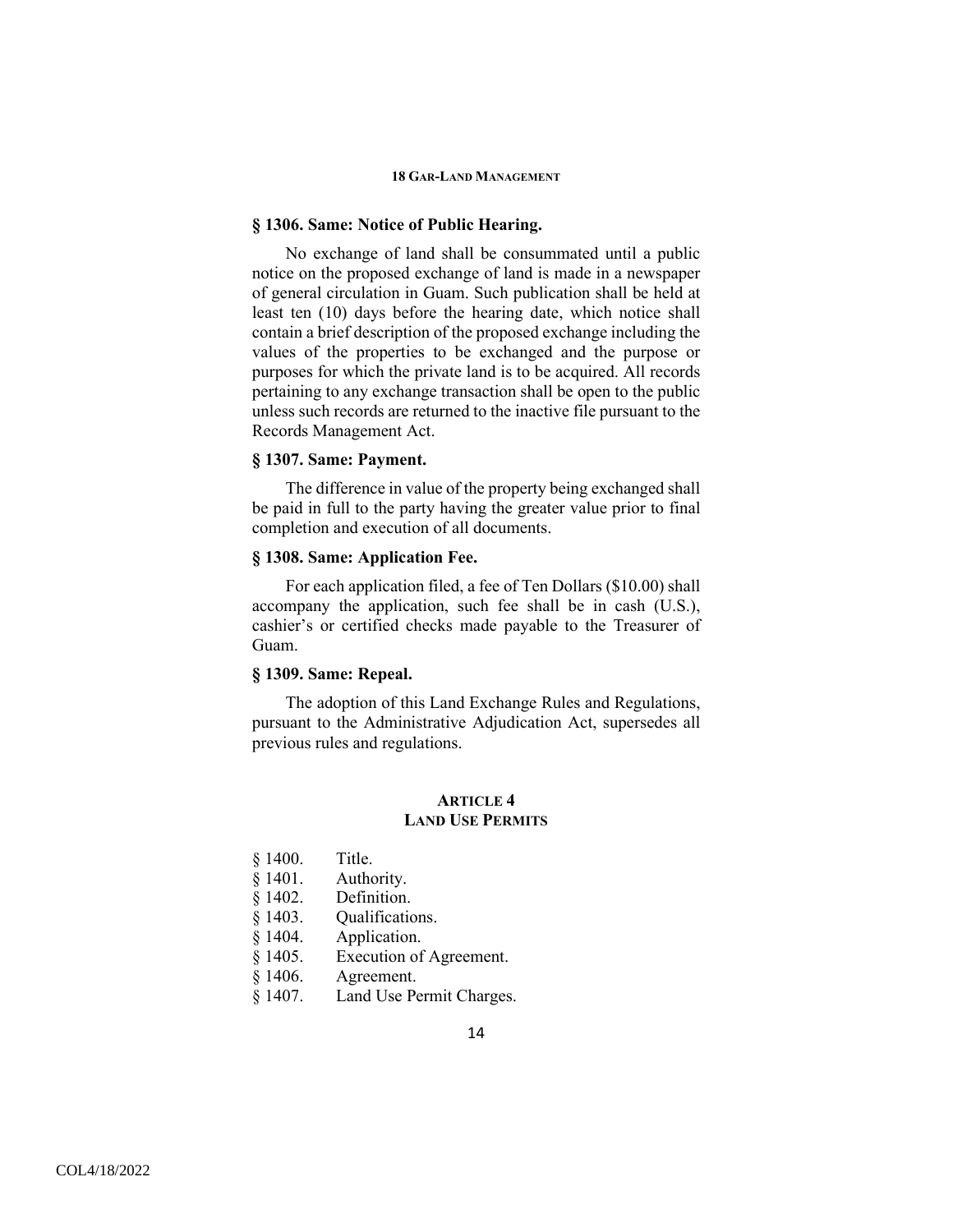§ 1408. Repeal.

**NOTE:** Rule-making authority cited for formulation of land use permit regulations by the Director of Land Management can be found in Chapter 68 Title 21, Guam Code Annotated..

## **§ 1400. Title.**

This Title shall be known as Land Use Permit Rules and Regulations.

#### **§ 1401. Authority.**

Authority for land use permit rules and regulations is found in 21 GCA § 68101.

## **§ 1402. Definition.**

(a) For the purpose of these Rules and Regulations certain terms are defined as follows:

(1) Charges - Land Use Permit Charges and other charges as contained herein.

(2) Agreement - Land Use Permit Agreement.

(3) Rules and Regulations - Land Use Permit Rules and Regulations.

(4) Application - Land Use Permit Application.

## **§ 1403. Qualifications**.

(a) All persons who are bona fide residents of Guam, U.S. citizens and of legal age.

(b) All business enterprises licensed to do business on Guam.

(c) Persons who, prior to promulgation of these Rules and Regulations, have outstanding charges may qualify upon satisfaction of outstanding charges.

(d) Persons who after promulgation of these Rules and Regulations have outstanding charges from previous Agreements, may qualify upon satisfaction of outstanding charges.

(e) Persons whose Agreement was previously terminated by default of the Agreement or falsifies or deletes information required in 18 GAR § 1404 may qualify provided a period of one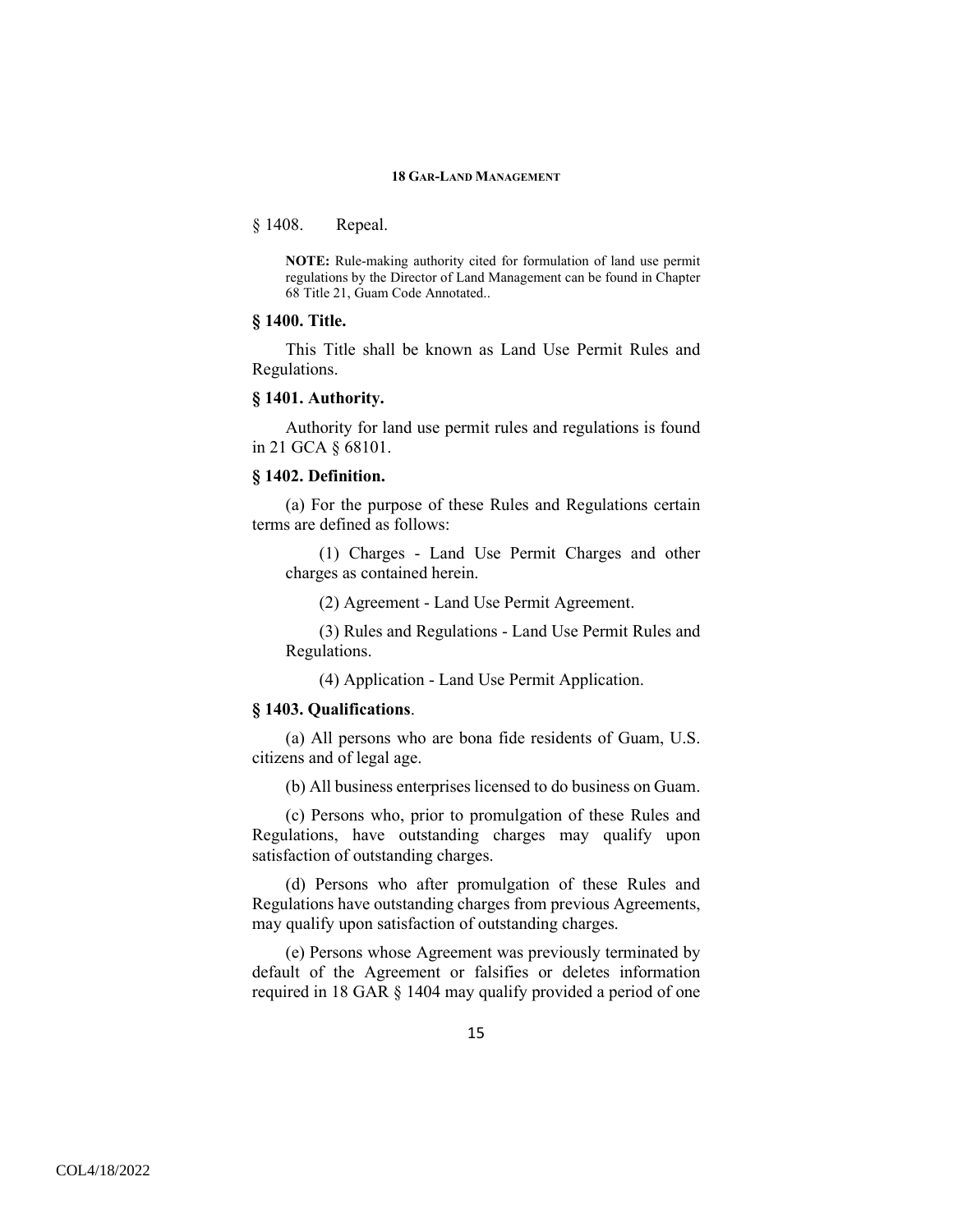(1) year has elapsed from date of termination to date of application.

## **§ 1404. Application.**

(a) Form. All applicants shall complete and submit a Land Use Permit Application in the form attached hereto.

**NOTE:** Although reference is made to a Land Use Permit Application, the above cited Land Use Permit Application was not included within these Regulations at the time of the original publication. However, this application is available from the Department of Land Management.

(b) Approval and Disapproval. The Department of Land Management upon receipt of application shall either approve or disapprove application and officially notify the applicant in writing of the Department's decision no later than twenty-five (25) working days thereafter.

## **§ 1405. Execution of Agreement.**

(a) No Agreement shall be executed without an approved application.

(b) A minimum down payment of twenty-five percent (25%) of charges computed under 18 GAR § 1407 upon execution of the Agreement, and the balance no later than six (6) months after execution of the Agreement.

#### **§ 1406. Agreement.**

(a) Form. Agreement shall be in a form attached hereto.

**NOTE:** Although reference is made to Agreement, the above cited Agreement was not included within these Regulations at the time of the original publication. However, this application is available from the Department of Land Management.

(b) Terms and conditions:

(1) Permittee as well as the Government are bound by terms and conditions contained in the Agreement.

(2) No Agreement shall be for a period exceeding one (1) year.

(3) No person shall either use and/or occupy under any Agreement more than one (1) acre of government land; or use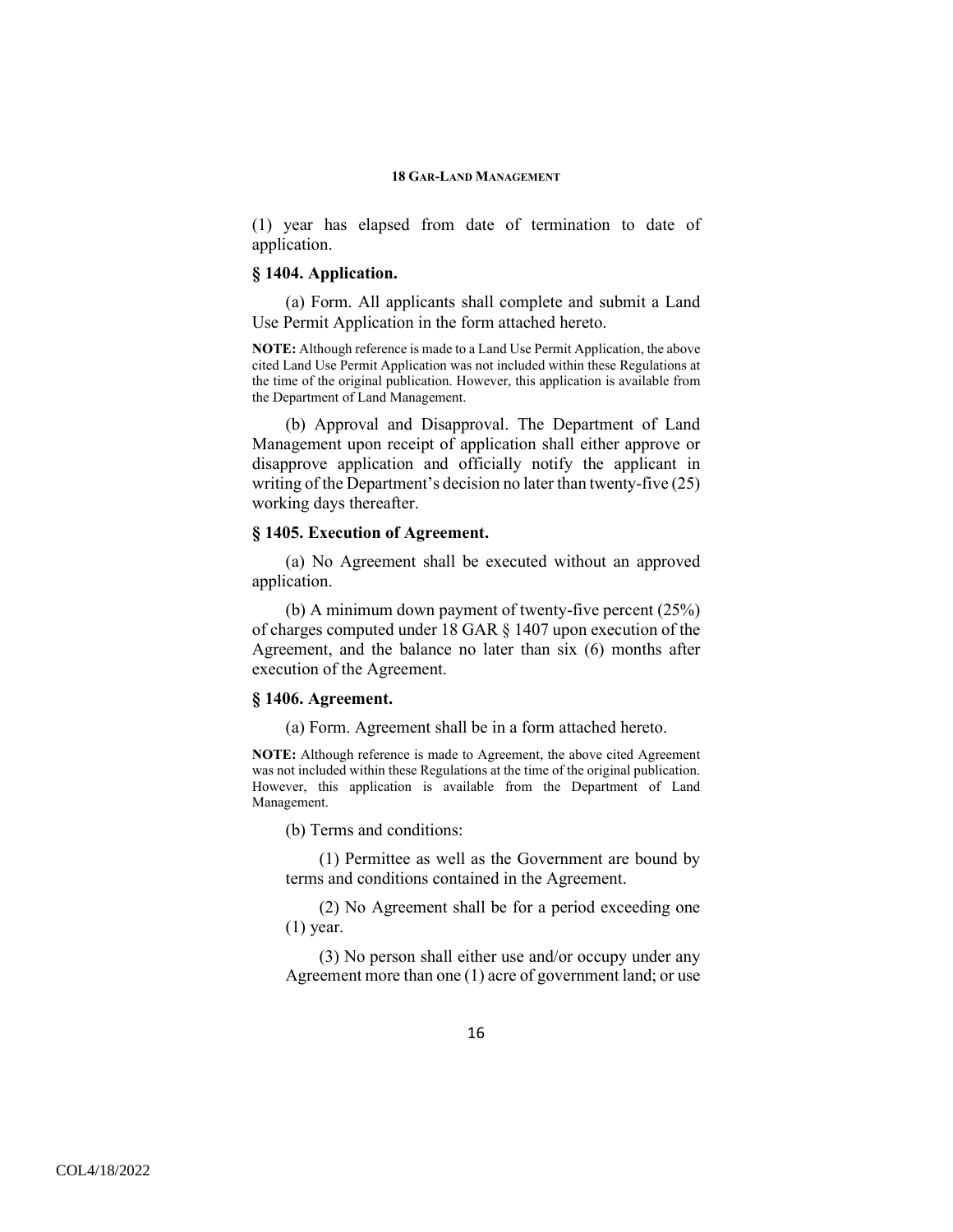and/or occupy government land larger than that designated under the Agreement.

(c) Termination and Expiration. The permittee shall have thirty (30) calendar days to vacate premise and remove all structures and other developments so authorized upon termination or expiration of his Agreement:

(1) Any structures and other developments existing after thirty (30) calendar days from expiration or termination of the Agreement becomes the property of the Government.

(2) Upon expiration or termination of the Agreement, the permittee shall remove all structures and other developments at the expense of the permittee when directed by the Government in writing:

(A) Any structures and developments pursuant to the above paragraph, removed at the expense of the Government shall be charged to the permittee.

(d) Renewal. In order to expedite renewal of Agreement, the permittee shall officially notify the Department of Land Management thirty (30) calendar days prior to expiration of his intention to renew his Agreement.

## **§ 1407. Land Use Permit Charges.**

(a) All charges shall be computed on the formula prescribed: Use - Rate x Market Value = Land Use Permit Charges:

(1) Use rate shall be determined according to use and/or related use for which Agreement was executed. All uses and/or related use shall be categorized as follows:

(A) Residential (R-1) as defined by 21 GCA Chapter 61, use rate  $= 1\%$ .

(B) Multi-residential (R-2) as defined by 21 GCA Chapter 61, use rate  $= 3\%$ .

(C) Commercial (C), Heavy (M-2) and Light Industrial (M-1), as defined by 21 GCA Chapter 61, use rate  $= 6\%$ .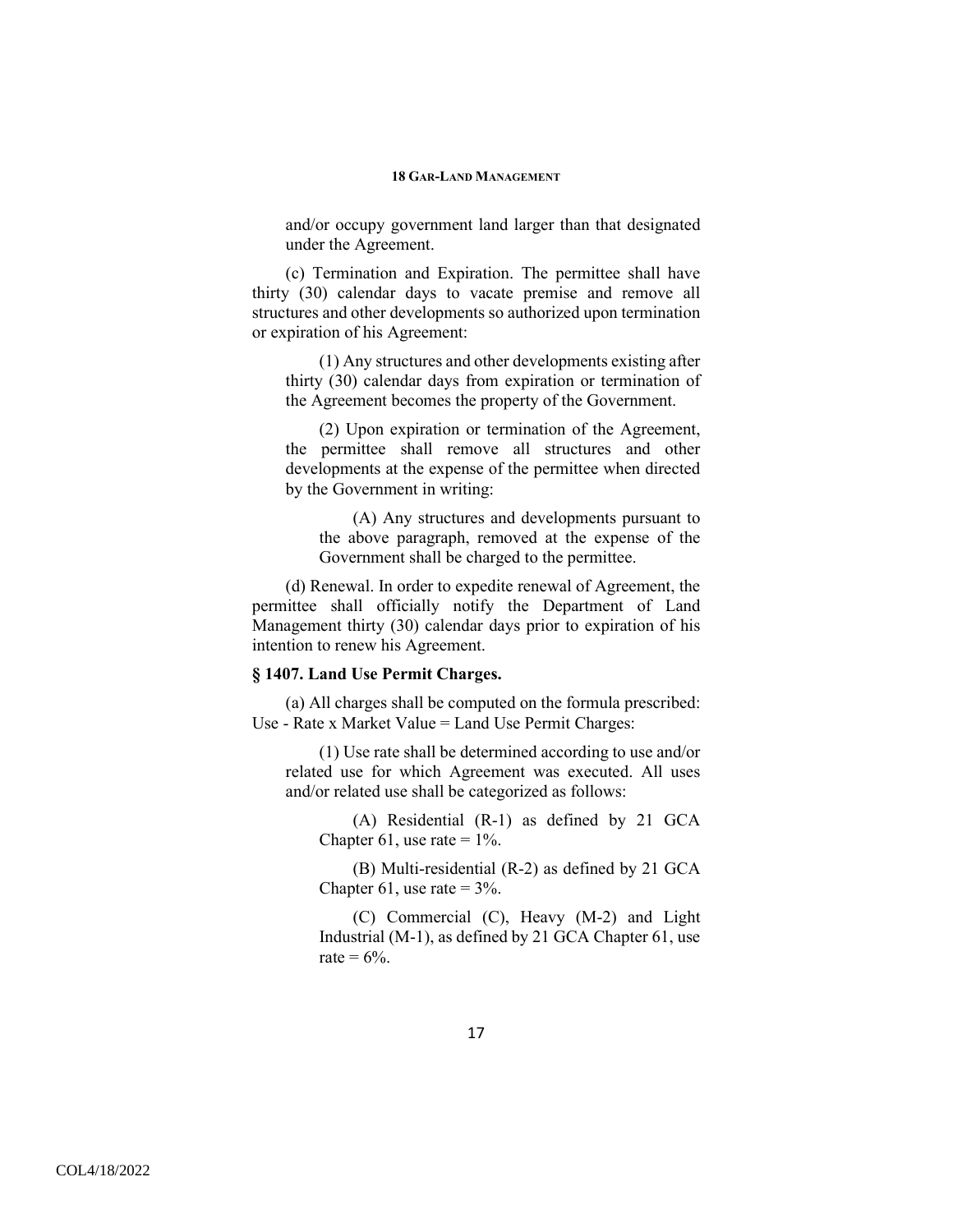(2) Market value - The price at which a willing seller would sell and a willing buyer would buy neither being under pressure, having full knowledge of all the uses of the land.

## **§ 1408. Repeal.**

The adoption of this Land Use Permit Rules and Regulations, pursuant to the Administrative Adjudication Act, supersedes all previous rules and regulations.

**NOTE:** "The above rules and regulations will continue being processed by Land Management until the establishment of the (Chamorro Land Trust) Commission. Moreover, any permit issued will continue unless the Commission gives notice that the lands are required for the purposes of Public Law 12-226 (See note after 21 GCA § 75104)." Letter from Director of Land Management to Legislative Secretary dated May 19, 1975.

Rules and regulations promulgated May 25, 1972; approved by Governor, June 1, 1972; filed with Legislative Secretary, May 19, 1975.

As of 2004, the Chamorro Land Use Commission, plus the Ancestral Lands Commission are active and in possession of their respective lands.

## **ARTICLE 5 LEASING OF GOVERNMENT LAND**

- § 1500. General provisions: Authority.
- § 1501. Identify and Purpose of Reserved Land.
- § 1502. Intent
- § 1503. Interpretation of 'Cultural Center'.
- § 1504. Scope
- § 1505. Grandfather Clause.
- § 1506. Application to Lease: Form of Application.
- § 1507. Application Fee.
- § 1508. Delivery.
- § 1509. Intake Processing.
- § 1510. Incomplete Application.
- § 1511. Application's Effective Period.
- § 1512. Criteria for Eligibility: Priority of Review.
- § 1513. Proof of Eligibility.
- § 1514. Criteria.
- § 1515. Determination of Eligibility to Lease:
	- Determination and Effect.
- § 1516. Priority to Reserve.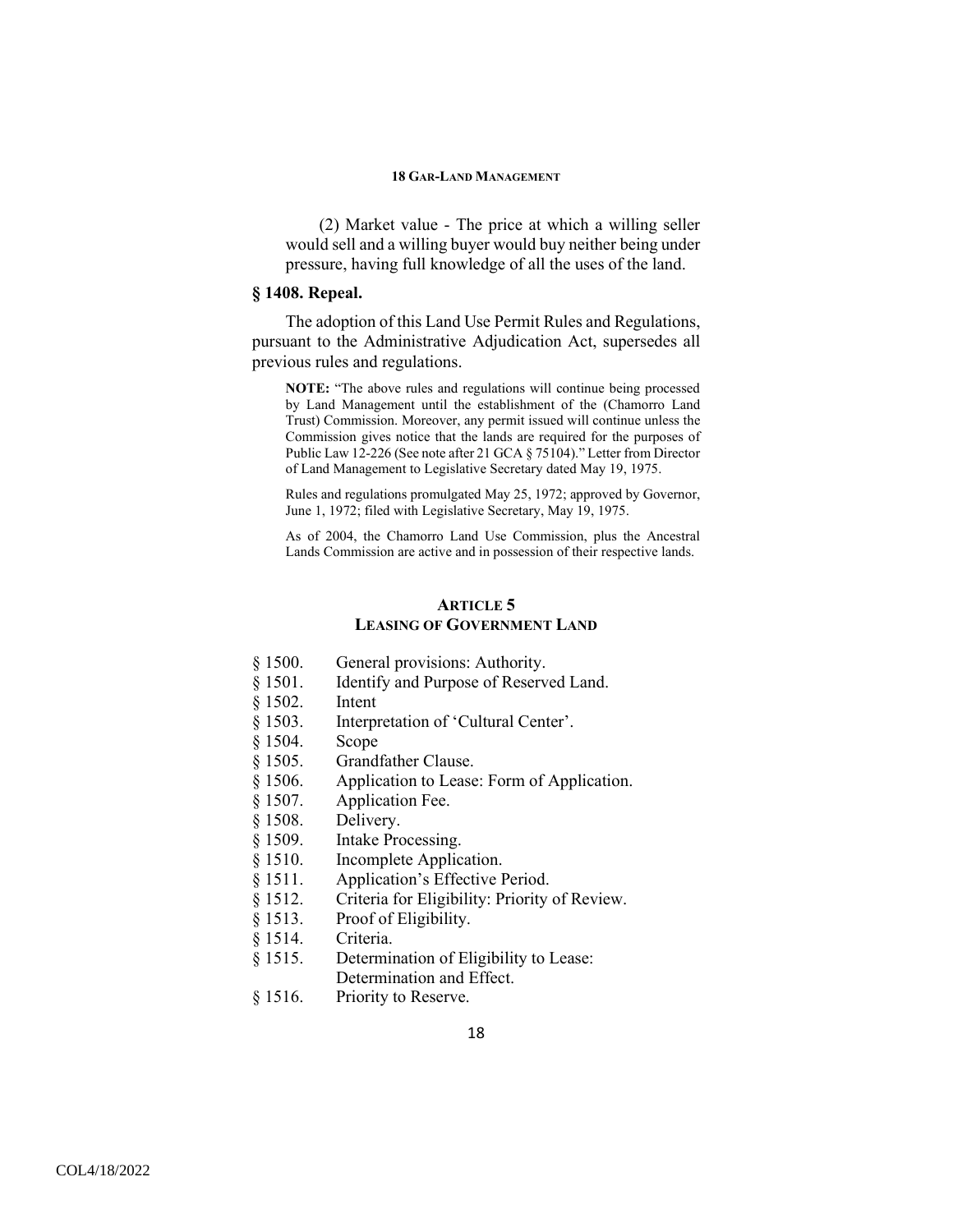- § 1517. Notice of Determination.
- § 1518. Appointment to Reserve.
- § 1519. Selection and Reservation: Selection.
- § 1520. Reservation Agreement.
- § 1521. Requirements of Entering into Lease: Submittal Required.
- § 1522. Determination of Adequacy.
- § 1523. Resubmittals Accepted.
- § 1524. Preparation of Lease.
- § 1525. Disqualification.
- § 1526. Miscellaneous Provisions: Notices to Application.
- § 1527. Notices to Department.
- § 1528. Applicant's Authorized Representative.
- § 1529. Change of Address or of Authorized Representative.
- § 1530. Reapplication.
- § 1531. Lease Terms: Significant Terms.
- § 1532. Approval of Attorney General and *I Magalahen Guahan.*
- § 1533. Concurrence *by I Liheslaturan Guahan.*

## **§ 1500. General Provisions: Authority.**

These guidelines are promulgated pursuant to the rulemaking procedures of the Administrative Adjudication Law, which provide at § 9107 of Title 5 of the Guam Code Annotated that the meaning of rule includes any 'procedure or requirement of any agency ... interpreting, supplementing or implementing any law enforced or administered by it ... .'

## **§ 1501. Identity and Purpose of Reserved Land**.

Pursuant to Public Law Number 22-18, the Department of Land Management ('Department') reserved twenty (20) acres each from Lot Number 10120-R16 in Dededo, Guam, and from Lot Number 480 in Agat, Guam for the purpose of establishing a 'cultural center.'

(a) Lot 10120-17, Dededo, Guam. The twenty (20) acres which were reserved from Lot Number 10120-R16, Dededo, Guam have been parceled out of Lot Number 10120- R16,Dededo, Guam and the parceled lot is identified as Lot Number 10120-17, Dededo, Guam. The Department does not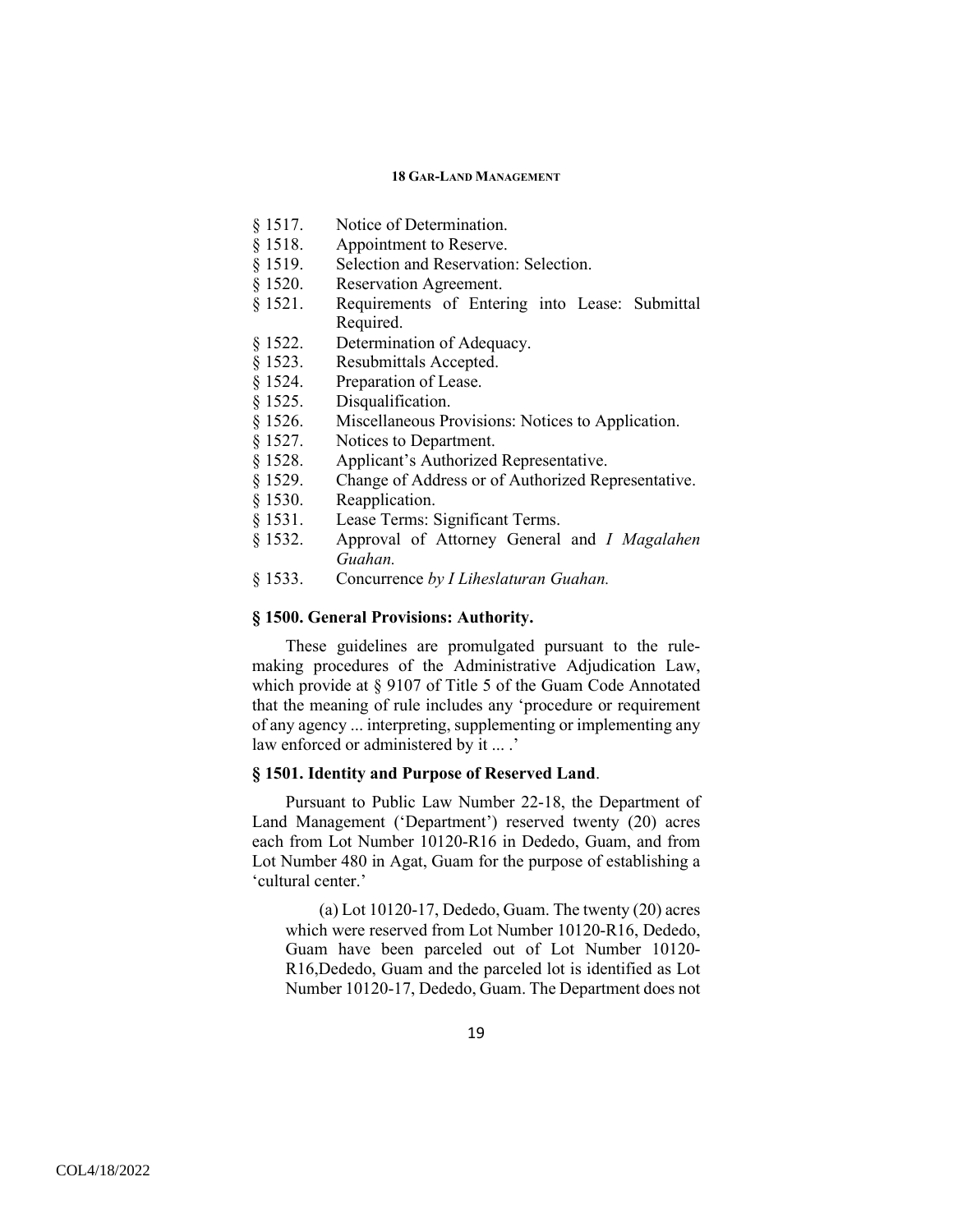intend to subdivide Lot Number 10120-17, Dededo, Guam, but has instead surveyed a portion of Lot Number 10120-17, Dededo, Guam and has established within the surveyed portion, areas which are suitable for leasing. Each area to be leased is 20,000 + square feet, as shown on Land Management Drawing Number I4-97T632, recorded under Document Number 572938 in the Records Division, Department of Land Management. Water and electricity are not available on Lot Number 10120-17, Dededo, Guam, but within one hundred feet (100') of its southern boundary.

#### **§ 1502. Intent.**

These rules are intended to provide a suitable amount of government land for leasing to qualified and eligible appli-cants, which are non-profit organizations and which plan to develop a 'cultural facility,' as the term is used in these rules, within the time allotted, and which applicants show the capability and responsibility to do so. Public rights of way have been planned to give each area to be leased a means of ingress and egress.

However, all expenses for any development, including utility infrastructure not already available, are the sole responsibility and expense of the applicant or lessee.

## **§ 1503. Interpretation of 'Cultural Center.'**

The legislative history of Public Law Number 22-18 indicates that the term 'cultural center,' as used therein, was meant to be the same as used in the Guam Land Use Master Plan, or I Tano'ta Plan, as it is commonly known, ('Plan'). The Plan, which became official on April 18, 1998, however, does not define 'cultural center' into the terms 'club,' 'clubhouse,' and 'private club.' For purposes of these rules, the term 'cultural center' shall have the same meaning as the term 'club' defined in the Plan.

## **§ 1504. Scope.**

Section 3 of Public Law Number 22-18 contemplates that land reserved by government entities are either: (a) for development of long-term government facilities, (b) for parks and the like, or (c) for commercial leases to private interests. In accordance with '3(b) of Public Law Number 22-18, the Department will prepare a conceptual plan for the twenty (20)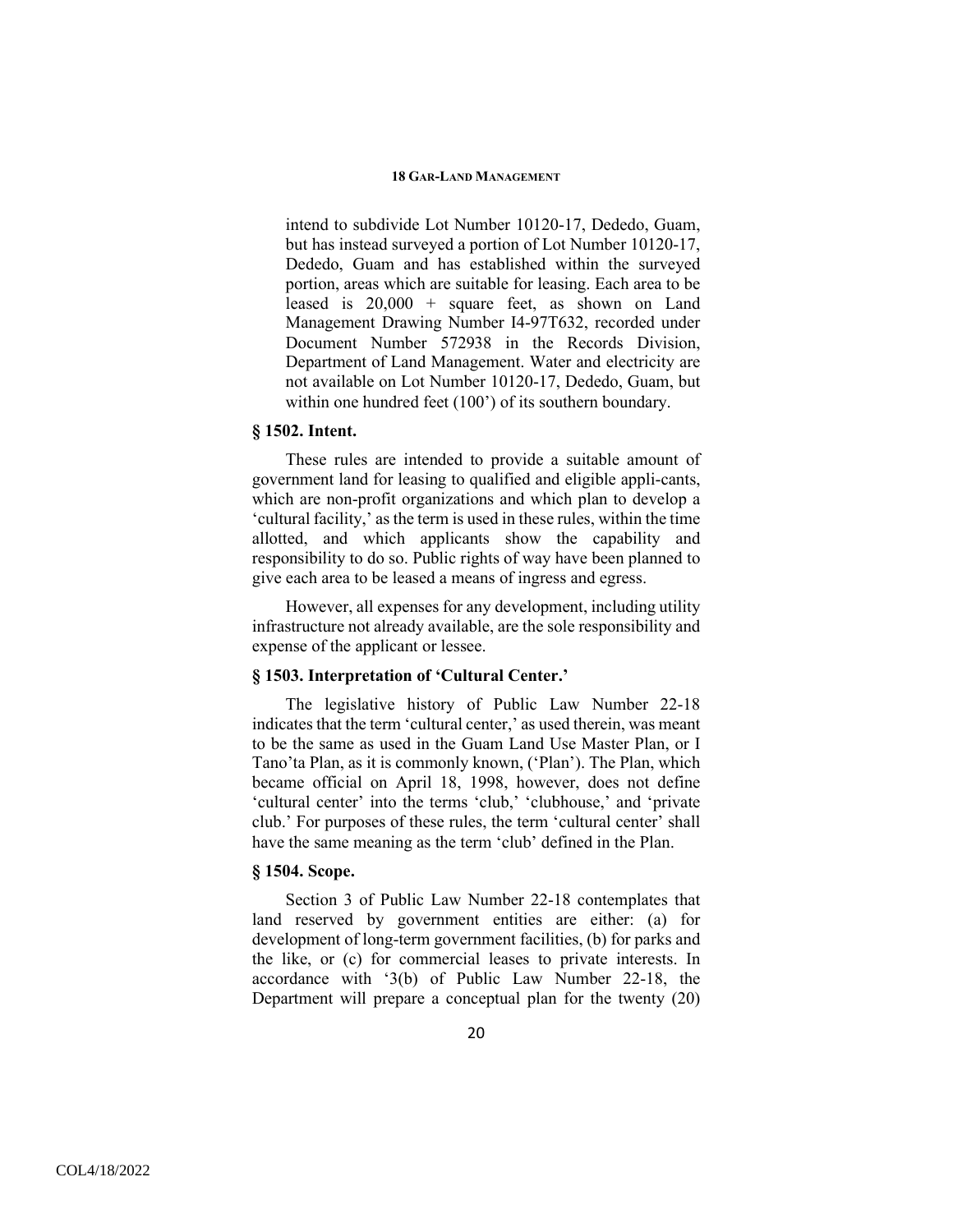acres of reserved land in Dededo and for the twenty (20) acres reserved from Lot Number 480 in Agat, Guam depicting their full development as cultural centers in which long-term cultural facilities will be built. The conceptual plan will include any land leased in accordance with these rules. These rules contain the procedural guidelines for leasing land to applicants who wish to build cultural facilities at their own expense.

## **§ 1505. Grandfather Clause.**

Some legitimate non-profit organizations occupying or formerly occupying the Harmon cliff line area are not culturally related clubs. Notwithstanding, they may apply for a lease in accordance with these rules, so long as such non-profit organization plans to develop the leased property for its regular activities, the planned development represents a use harmonious to the rest of the areas use as a cultural center, and so long as the planned development is not in conflict with any other applicable law. However, in order to enter into a lease, any applicant grandfathered in pursuant to this rule must nevertheless meet the other eligibility criteria set out in Chapter 3, below, and must make adequate submittal as required by Chapter 6 of these rules.

(a) Background History. During hearings on the bill, which became Public Law Number 22-18 before the 22nd Guam Legislature's Committee on Housing and Community Development, the Department testified that a part of the twenty (20) acres of land in Dededo or Agat reserved for cultural centers was intended for the relocation of the legitimate non-profit organizations occupying the Harmon cliffline area.

(b) Interim Limited Land Use Permits. The Department considered the time required for these rules to undergo the Administrative Adjudication Laws rule-making procedure, and also the need of some of the Harmon cliffline non-profit organizations to have some limited use of some land for their immediate general purposes. Because '3(a) of Public Law Number 22-18 authorizes temporary uses of reserved land, guidelines for the interim temporary use of a portion of Lot Number 10120-17, Dededo, Guam, by means of limited land use permits were set by Executive Order Number 98-13.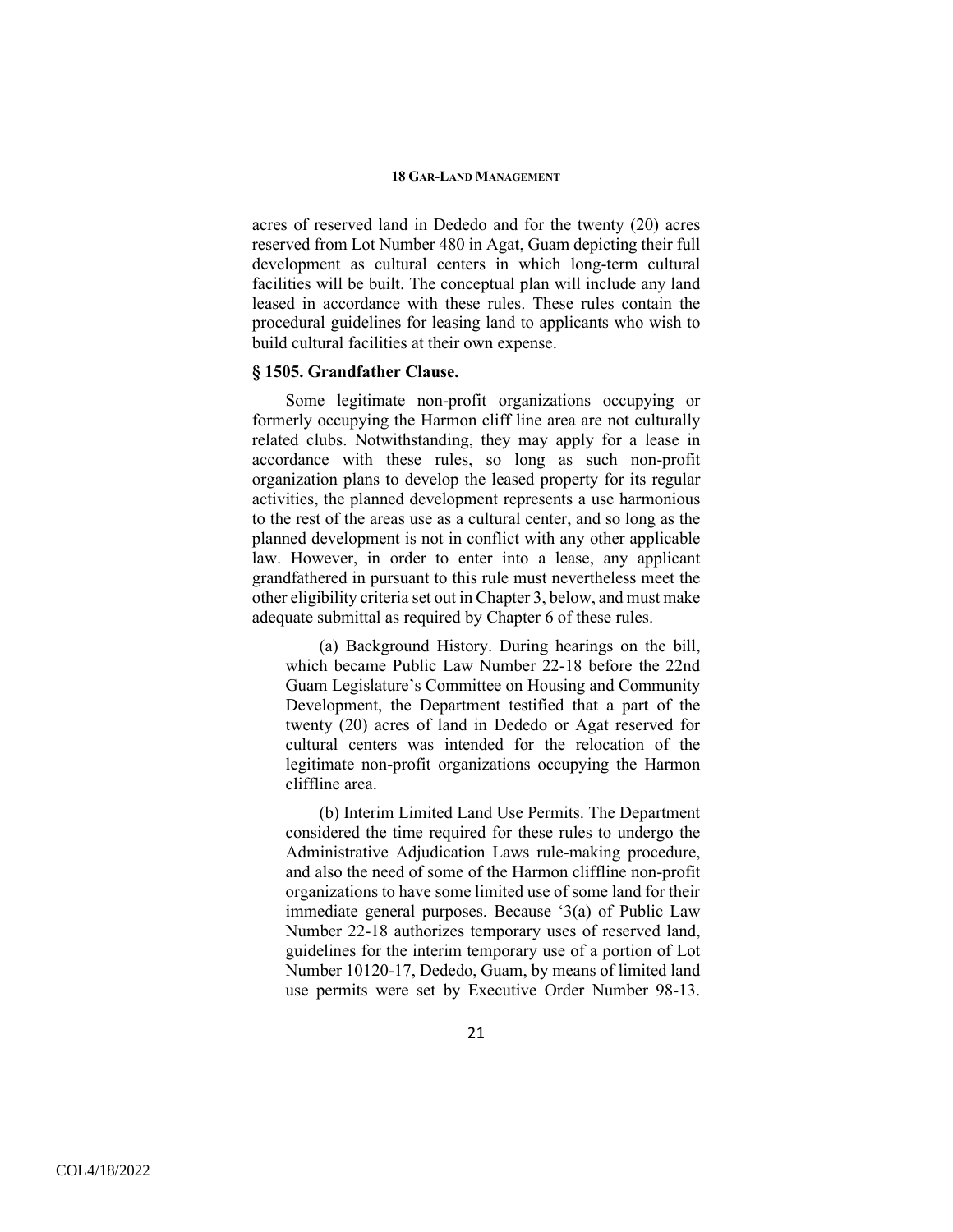These rules recognize that such temporary use may not impede, delay or in any way interfere with the leases to be given pursuant to these rules. No entity with a limited land use permit, which shall apply for a lease in accordance with these rules, shall be given priority or special consideration contrary to these rules.

## **§ 1506. Application to Lease:**

Form of Application. Applications shall be on forms prepared by the Department, which are avail-able from the Department's Land Administration Division located on the third floor of the building at 855 West Marine Drive in Anigua, Guam.

## **§ 1507. Application Fee.**

An application fee of One Hundred Dollars (\$100.00) must accompany each application. The fee represents the reasonable expenses of the Department in processing the application.

## **§ 1508. Delivery.**

Delivery of the application to the Department may be by personal, hand-delivery to the Departments Land Administration Division on the third floor of the building of 855 West Marine Drive in Anigua, Guam, or by mail to the Departments Land Administration Division at Post Office Box 2950, Hagatna, Guam 96932.

## **§ 1509. Intake Processing.**

The Department shall review all applications immediately upon receipt, in the order received, to deter-mine only whether they are complete and have the required documentation attached. Consideration of the applicants eligibility will be at a later time. Only completed applications shall be stamped received with the date and time, and initialed by a Department employee. The application fee shall not be received, nor processed by the Department, unless an application is complete.

## **§ 1510. Incomplete Application.**

An application is considered incomplete and contains insufficient information if any question is not answered, if any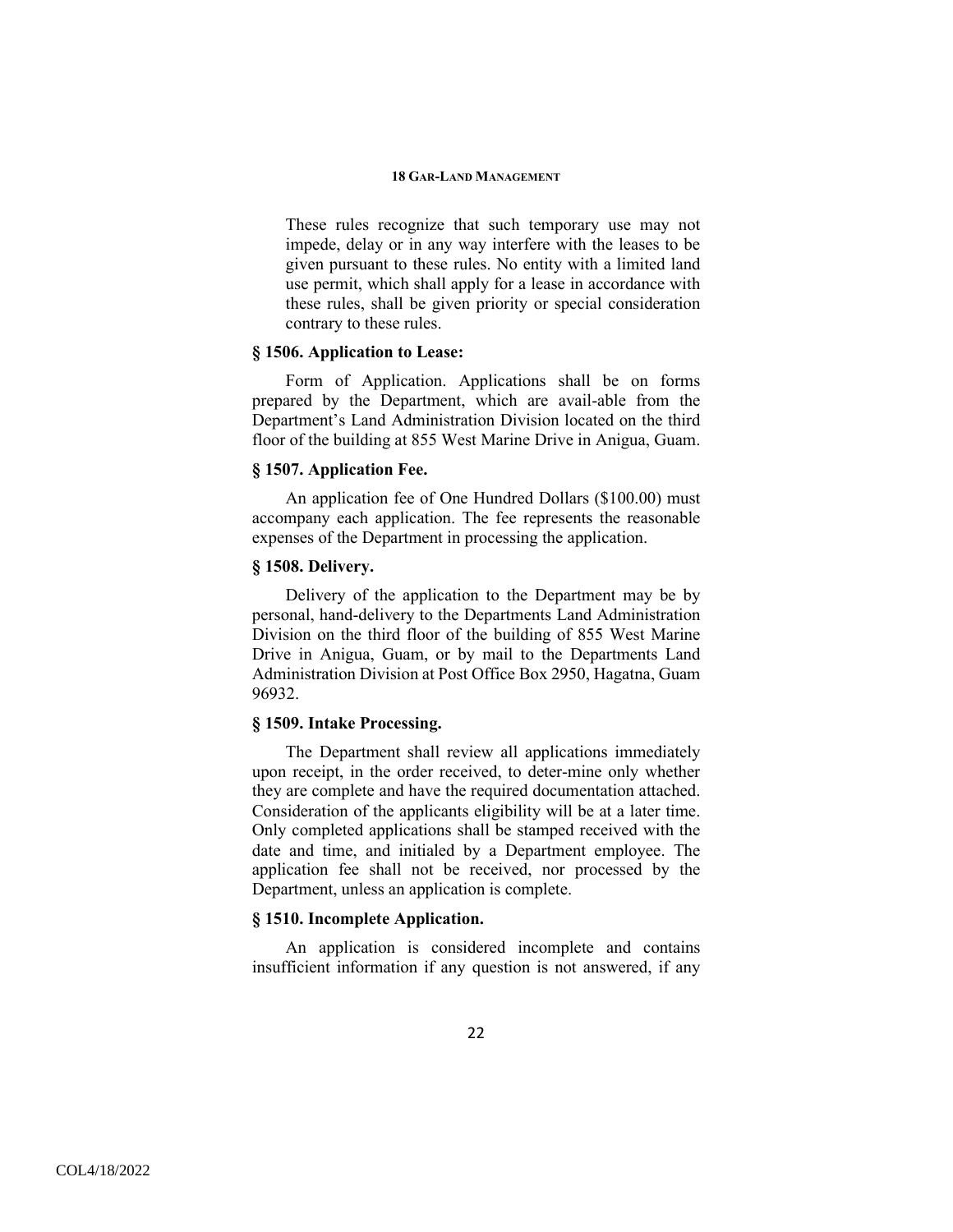blank is not filled in as required or the appropriate documents are not attached.

(a) Rejection. Incomplete applications shall be rejected and returned to the applicant immediately by mail to the address of the applicant, as indicated, or if the application is delivered in person, immediately to the person so delivering. The full application with all attachments, including any fee, shall be returned as though no application had been made.

#### **§ 1511. Application's Effective Period.**

The applicants authorized representative is required to certify the truth of certain statements the applicant makes in the application. Based upon these certifications, the application is considered good for only one (1) year from the date the certifications are made. If the applicant does not enter into an Agreement to Reserve, as provided for in Rule 5002, below, within a one (1) year period from the date the application is signed by applicants authorized representative, then the application becomes stale and the applicant must reapply in accordance with the terms of Rule 7005, below, if applicant still desires a lease.

## **§ 1512. Criteria for Eligibility: Priority of Review.**

Completed applications will be reviewed for eligibility and acted upon by the Department in priority of receipt of the application, as such priority is provided for in Rule 2004, above.

## **§ 1513. Proof of Eligibility.**

An eligible applicant must possess all of the qualities enumerated in Rules (a) through (f), below, and must submit proof of each.

## **§ 1514. Criteria.**

To be eligible each of the following requirements must be met:

(a) Status as Non-Profit Organization. The applicant must be a legitimate non-profit organization, which shall mean for purposes herein only, an organization that is organized and operated primarily for activities which do not directly benefit any individual member, and as recognized by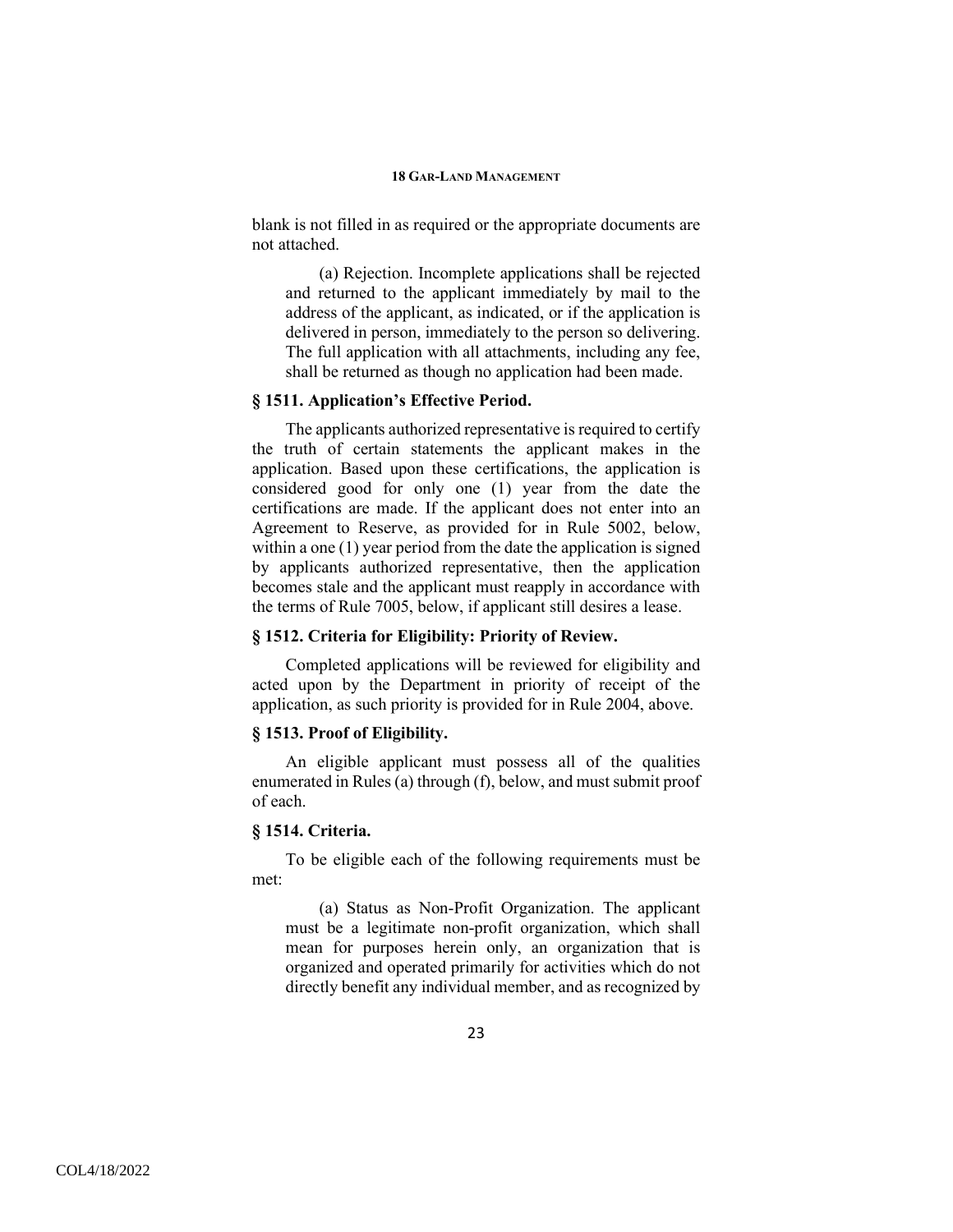the Department of Revenue and Taxation. Copies of any articles of organization, by laws, association papers or membership agreements shall be submitted with the application, if available. If unavailable, the application must clearly indicate the reason for unavailability. In addition, a written summary of the following must be provided: the historical background of the organization, its purposes, its significant accomplishments, its chief activities and an explanation as to why the applicant is or should be considered a culturally related non-profit organization.

(b) Tax Exempt Status. The applicant need not be exempted from paying income taxes. However, a tax-exempt status will entitle the applicant to a lower rental amount on the lease applied for. Therefore, if the applicant is not required to pay gross receipts taxes, it should submit a copy of its certificate of exemption issued by the Department of Revenue and Taxation. If the applicant is not required to pay income taxes, the application shall also submit a copy of a determination by the Department of Revenue and Taxation or the Internal Revenue Service indicating that the applicant is tax-exempt.

(c) Culturally-Related. The applicant shall prepare its written summary as described in Rule (a) to allow the Department to make a determination that the applicant's primary activities are culturally-related. This Section is not applicable to applicants subject to Rule 1006.

(d) Title to or Use of other Real Property. The government's desired outcome based upon these rules is the development of an integrated cultural center, which is representative of the diverse cultures which co-exist on Guam, in order to promote understanding and harmony amongst them. Thus, an applicant's ownership or lease of any other real property is not a consideration in determining the applicant's eligibility.

(e) Condition of Property Under Use Permit. If the applicant has an interim use permit as referred to in Rule (a) above, then at the time the lease application is submitted, the applicant must be in compliance with all the terms of the use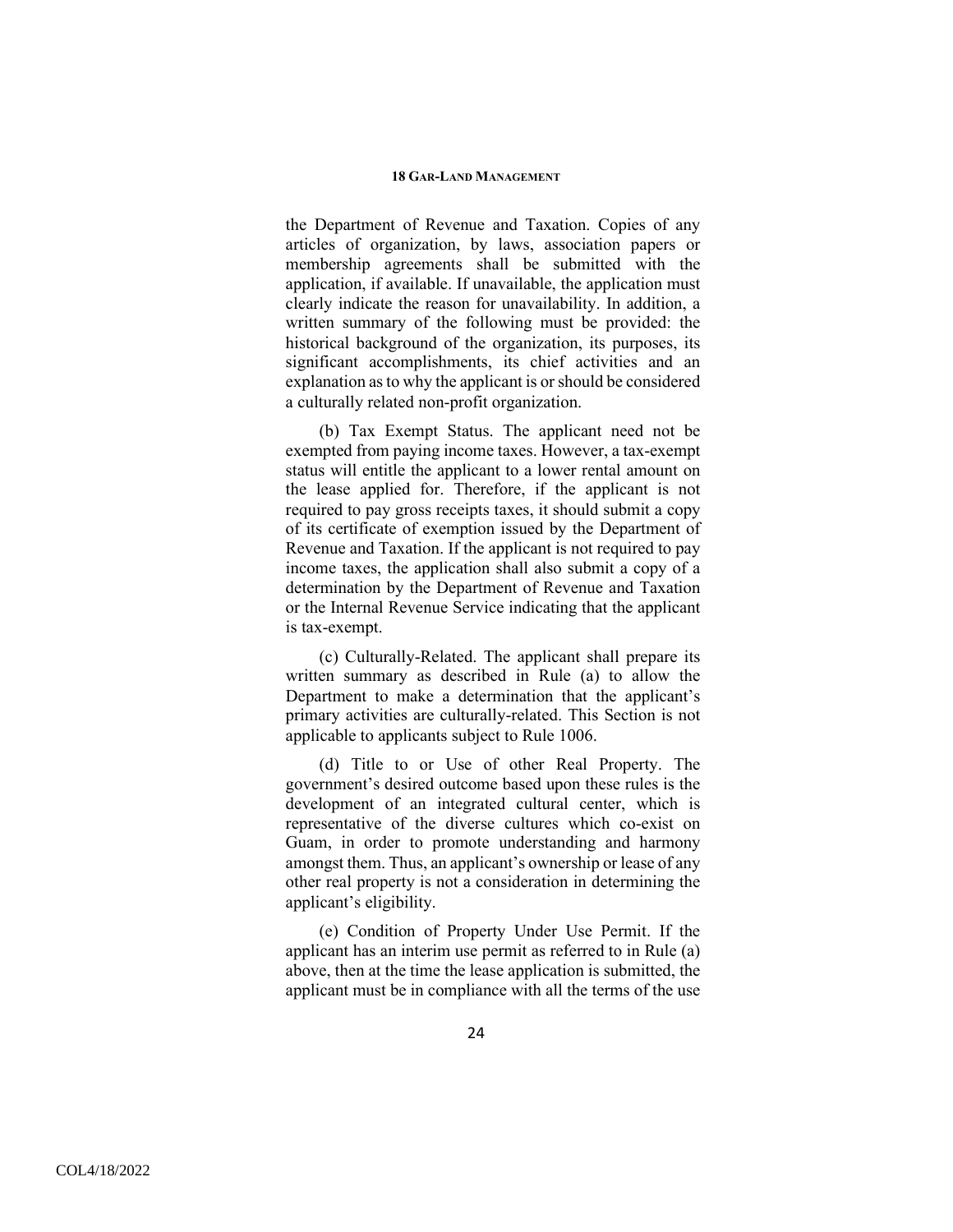permit in order for applicant to be eligible for a lease under these rules, and the applicant must not owe anything to the Department for any expenses the Department may have incurred on the applicants behalf under the use permit.

(f) Contact Person and Address. The current mailing address of the applicant, along with the name of an authorized representative, must be clearly indicated. All notices to be sent to the applicant will be mailed to the address the applicant indicates.

(g) Intent to Construct. The purpose of the lease is for the construction of an improvement, or improvements, which are cultural facilities as that term is used in these rules. The applicant must state this intent in writing. Applicants subject to Rule 1006 should describe the improvement planned and state their intent to so construct.

(h) Financial Responsibility. The applicant must show its ability to finance the construction of improvements and to pay the rental value of the property. Proof may be shown by the applicant submitting the applicant's financial statements, preferably audited, for its immediately preceding two (2) fiscal years. If applicant is required to pay income taxes, the applicant shall submit a copy of the return filed for the last two (2) of it fiscal years.

## **§ 1515. Determination of Eligibility to Lease: Determination and Effect.**

The Department shall make a determination in writing as to whether or not the applicant is eligible. If upon review of the completed application the Department finds that the submitted application and documents sufficiently prove that the applicant is a legitimate, financially responsible non-profit organization, whose primary activities are culturally-related, and that it intends to construct a cultural facility, except as applicant may be exempted by Rule 1006, then the Department shall determine that the applicant is eligible to select and reserve land or lease in accordance with these rules.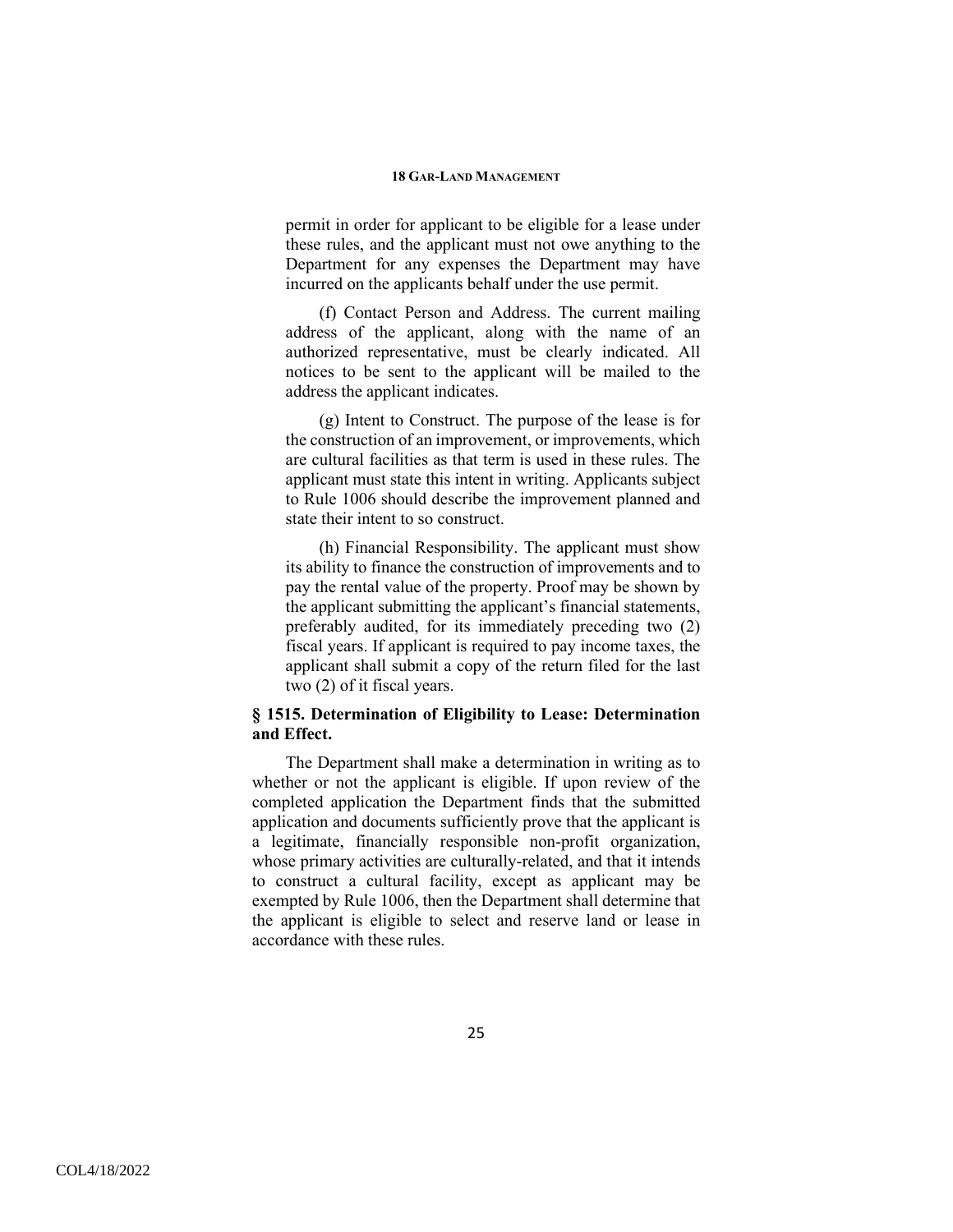### **§ 1516. Priority to Reserve.**

Upon a determination that the applicant is eligible, the Department shall place the applicants name on a priority list in the order that the applicants are determined to be eligible. An applicant may select and reserve land for leasing in the order that its name appears on the priority list.

## **§ 1517. Notice of Determination.**

The Department shall notify each applicant by mail of the Department's determination as soon as practicable after a determination is made. If a negative determination is made, the reasons must be stated in the notice to the applicant. If the Department cannot make a determination because the application, which is initially thought to be complete, is later found to be incomplete, then the Department shall so notify the applicant.

## **§ 1518. Appointment to Reserve.**

The Department shall also provide in the notice of determination of eligibility an appointment date and time for the applicant to select and reserve land.

(a) Designated Appointments. The Department shall designate an appointment date and time for applicants in the order that the applicant's name appears on the priority list of eligible applicants. The Department shall make no more than one (1) appointment in the morning and one (1) appointment in the afternoon of any working day during normal working hours, and the appointment must be at least twenty (20) calendar days from the date the notice of determination of eligibility is mailed.

(b) Time of the Essence for Appointments. All eligible applicants are on notice that 'time is of the essence' and that if the designated appointment is changed or missed, the applicant may lose its original priority status and shall acquire the priority ranking that corresponds with the newly chosen appointment date and time.

(c) Changed Appointments. At the request of the applicant, a designated appointment date and time may be changed to any other date and time available.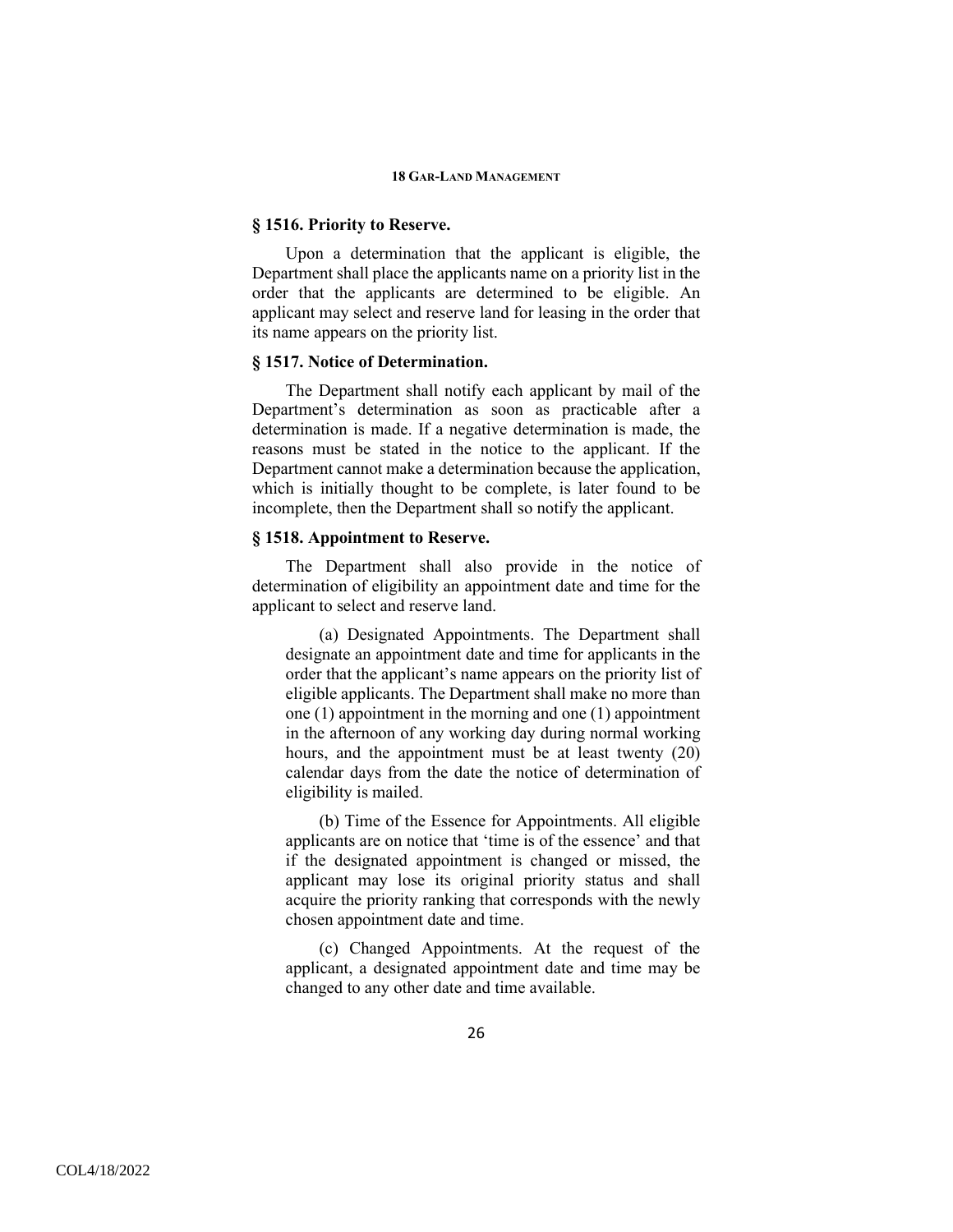(d) Missed Appointments. Eligible applicants who miss an appointment are not automatically reassigned another appointment, but must request a new appointment. Any new appointment date and time available may be given.

## **§ 1519. Section and Reservation: Selection.**

At the appointed date and time, the eligible applicant may select any area of land which has been designated by the Department to be a part of the program under these rules and which has not been selected and reserved by any other eligible applicant.

(a) Area and Location. The eligible applicant may reserve one of the areas, the size of which is 20,000 square feet. If the applicant convincingly demonstrates circumstances which would require a greater area, then the Department in its sole discretion may allow the applicant to reserve one (1) additional 20,000 square foot area, both of which must be adjacent to each other. Circumstances which shall justify a greater area and which the Department shall consider pertinent include, but are not limited to, the applicant's size in membership, the frequency and type of their activities, their ideas or plans for a cultural facility, and their financial ability to carry out their proposed plans. From Lot Number 10120-17, Dededo, Guam, up to five (5) acres may be developed for a common area multicultural center.

(b) Site Inspection. Any applicant desiring to view the site is expected to make arrangements with Department personnel and visit the site prior to the designated appointment.

## **§ 1520. Reservation Agreement.**

Upon selection of an area of land by an eligible applicant, the Department and applicant shall enter into an 'Agreement to Reserve'; provided, that the applicant is in compliance with all the terms of their use permit, as referred to in Rule 1006(b), above, if any, and no sums are owed to the Department upon the use permit's termination when the Agreement to Reserve is executed. The date *I Maga'lahen Guåhan* approves the Agreement to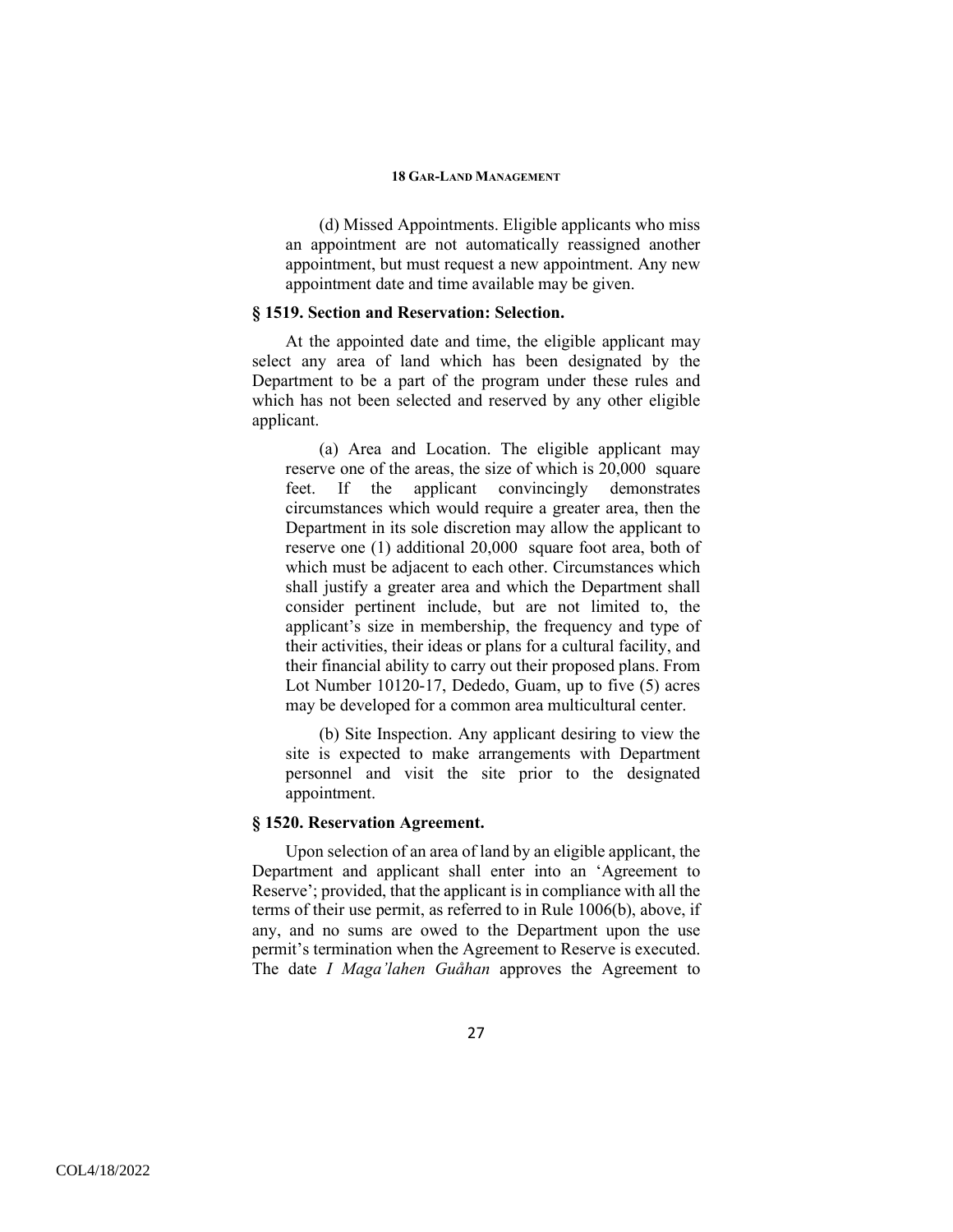Reserve with *I Maga'lahen Guåhan's* signature shall be the effective date of the Agreement.

(a) Automatic Termination After One Year. The Agreement to Reserve shall automatically terminate one (1) year from its effective date, but subject to Rule 6005(a), below.

(b) License to Clear and Grade. The Agreement to Reserve shall give the applicant the privilege to clear and grade the property so reserved, at applicants own risk prior to entering into a lease. In this respect the applicant is permitted to cut, detach, remove, burn, or otherwise clear and take away from the property all standing or fallen timber, crops, vegetation or growth of any kind whatsoever, and to grade the property so long as all required governmental approvals are first obtained. In no event shall applicant cause or allow any construction, development or improvement of any type or nature whatsoever to be built on the property, nor permit any waste, nuisance or dumping. Should the applicant not enter into a lease with the Department for any reason, then in no event shall the expense of any clearing or grading undertaken by the applicant be considered an amount owing by the Department to the applicant.

(c) Reservation Not a Lease. The Agreement to Reserve is a limited act preliminary to the lease designed to reserve the selected area of land. By no means should the Agreement be interpreted as a lease, nor does it grant any rights to the applicant as a lessee. Before the Department gives its final approval, and before a lease with the eligible applicant is entered into, the eligible applicant must fulfill the requirements of the rules contained in Chapter 6, below, and as outlined in the Agreement to Reserve.

## **§ 1521. Requirements of Entering into Lease: Submittal Required.**

In order to enter into a lease or the reserved property, the eligible applicant must submit the following prior to the automatic termination of the Agreement to Reserve: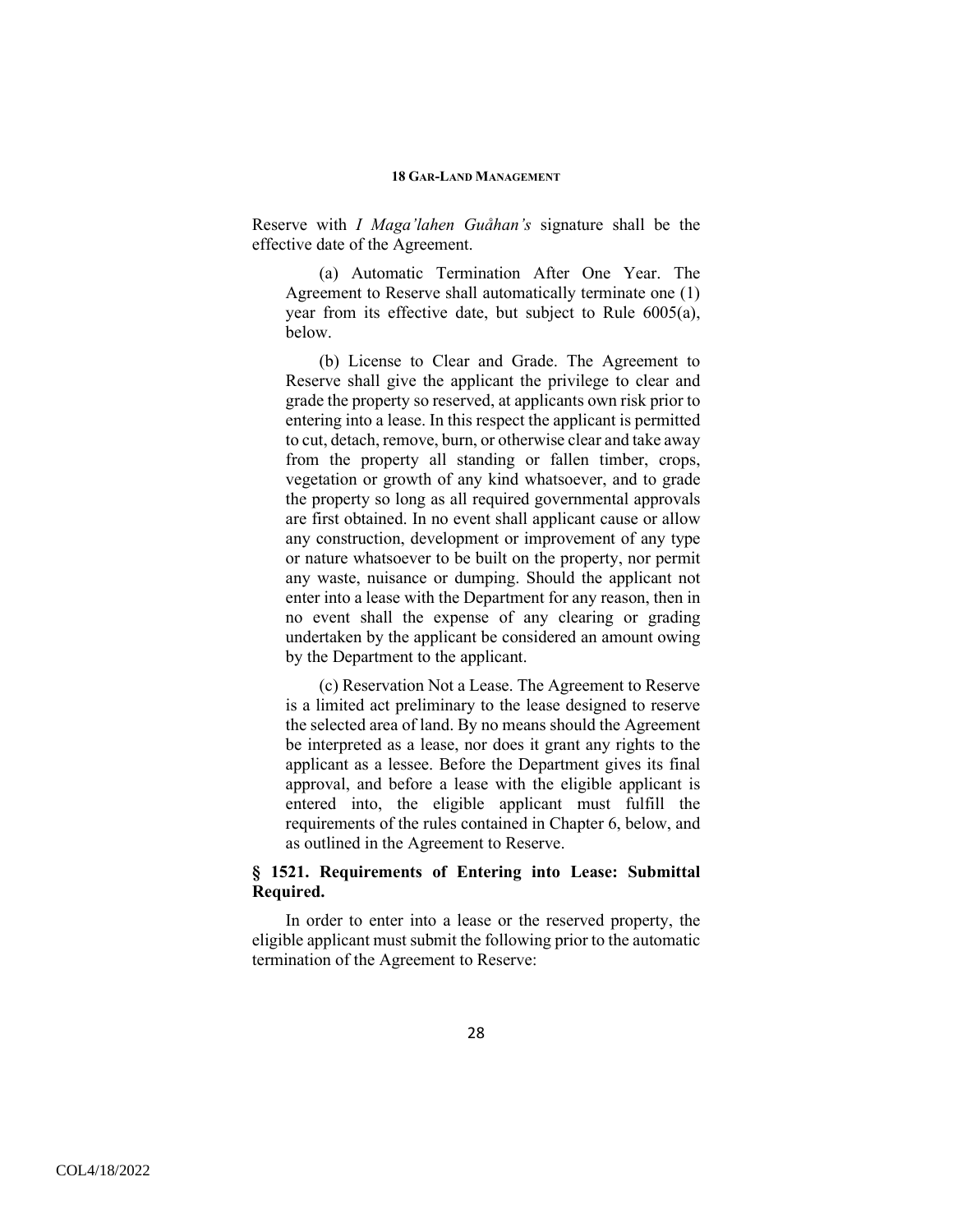(a) Conceptual Plan. A conceptual plan depicting the reserved property's development as a cultural facility shall be submitted in adequate visual detail showing the improvement or improvements to be constructed, with landscaping, from all angles. The plan should include a sketch showing the location of the improvement or improvements on the land, and a sketch of the floor plans or proposed building layouts with approximate square footage of floor area, the proposed parking area and, if required, any loading areas. The visual drawings should be accompanied by a written summary of the development. This conceptual plan need not be as detailed as an architects or engineers blueprints, unless desired, but should be professional in appearance.

(b) Statement of Costs and Funding. The eligible applicant must also submit a supporting statement, in sufficient detail, concerning the approximate cost of the development, the proposed contractor's name and license number, and the development's financing method or source of funding.

## **§ 1522. Determination of Adequacy.**

The Department shall determine, in its sole discretion, whether the conceptual plan and financing statement are adequate in detail as provided for in Rules 6001(a) and (b), and whether the applicant's financial resources are sufficient to complete the proposed development. A building in which an applicant intends to conduct its regular or special activities, as shown by applicant's historical background, shall be considered adequate as a cultural facility, even as to those applicants subject to Rule 1006, above.

(a) Notice of Determination. A written notice of determination shall be provided by mail to the applicant. If the submittals are deter-mined adequate, then the notice shall indicate that a lease is being prepared and that applicant must sign the lease as provided for in Rule 6004 (a), below. If any part of any submittal is found to be inadequate, the reason or reasons shall be provided in the notice in sufficient detail to enable the applicant to redo and bring the required submittals into compliance with the requirements of Rule 6002, above.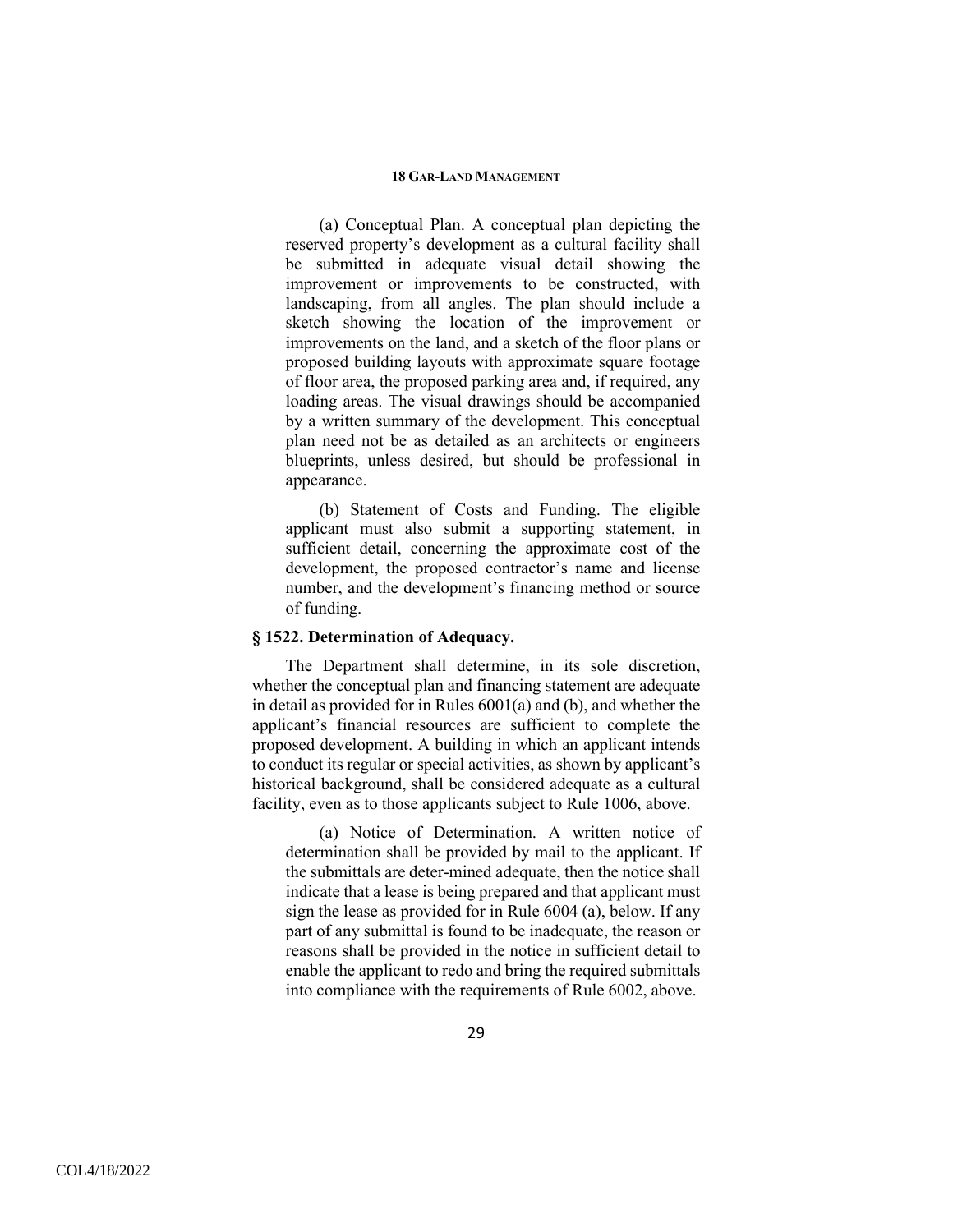#### **§ 1523. Resubmittals Accepted**.

An applicant may resubmit the documentation required by Rules 6001(a) and (b), above, as many times as necessary for a determination of adequacy. Each resubmittal shall be considered a new submittal for purposes of Rule 6005, below.

## **§ 1524. Preparation of Lease.**

If the required submittals are determined to be adequate, the Department shall as soon as practicable prepare a lease in accordance with the lease terms contained in Chapter 8, below, naming the eligible applicant as the lessee for the land reserved.

(a) Deadline to Enter Into Lease. If the lease is not signed by the applicant within six (6) months from the date of the notice of a favorable determination in Rule 6002(a), above, then the lease shall be cancelled, and the land which is reserved and which is the subject of the lease shall become available for selection and reservation by other applicants under these rules.

## **§ 1525. Disqualification.**

If the Department has not made a determination of adequacy within the one (1) year period from the date the Agreement to Reserve is approved by I Maga'lahen *Guåhan*, then the eligible applicant is automatically disqualified and the reserved land shall become available for selection and reservation by other applicants under these rules.

(a) Extension of Time to Determination Date. If the applicant has submitted the required documents in accordance with Rule 6002, above, within the one (1) year period, but the Department has not made a determination of adequacy as of the last day of the one (1) year period, then in such event, the date upon which a determination is made shall be the date upon which either a lease is prepared for the applicant, or the reserved land becomes available for selection and reservation by other eligible applicants. In the latter event, the applicant shall no longer have the right to make resubmittals in accordance with Rule 6003, above.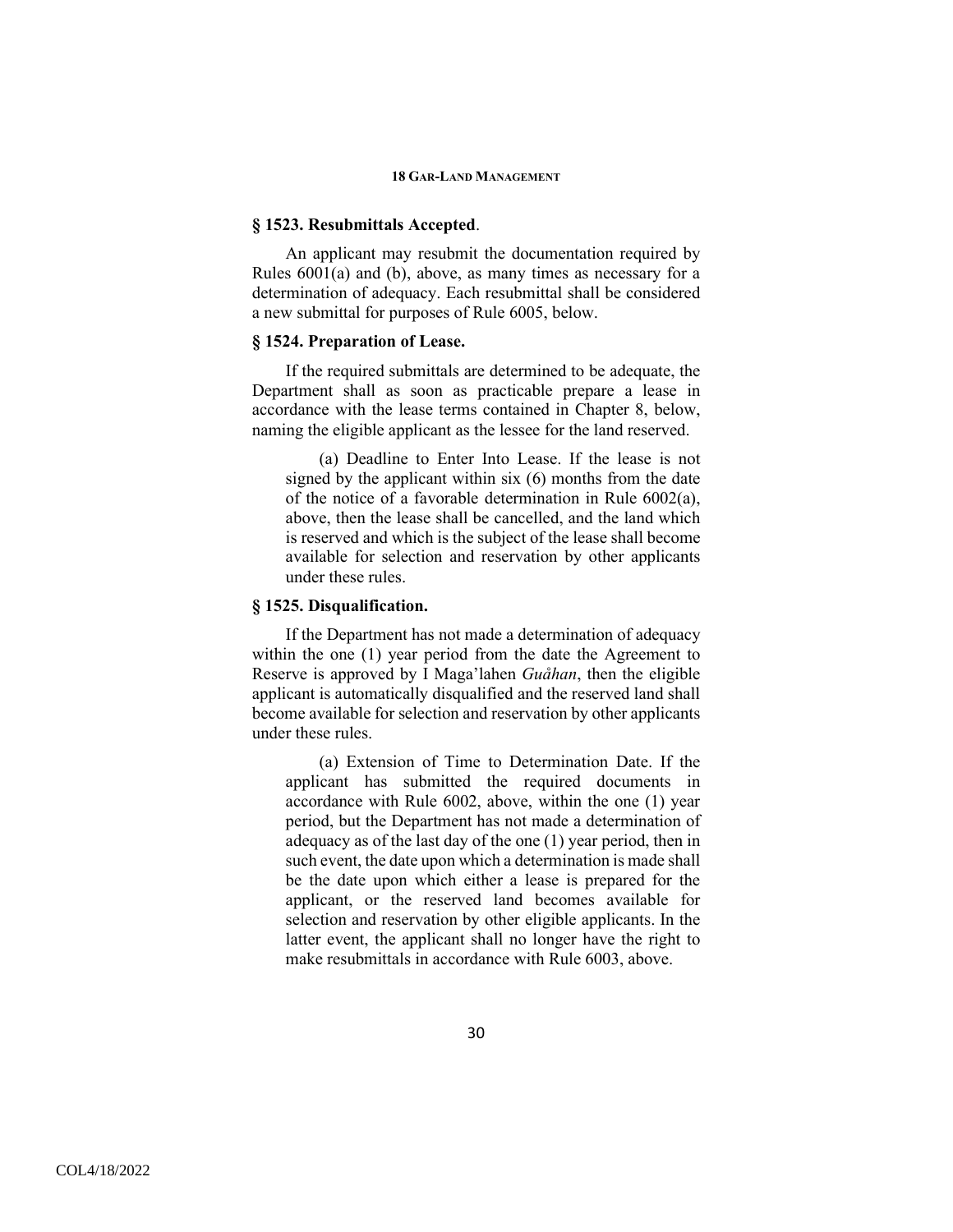#### **§ 1526. Miscellaneous Provisions: Notices to Applicant.**

All notices and official correspondence to applicant shall be in writing and mailed to the address provided in the application. If the applicant desires, the Department may telephone the applicants authorized representative with any information as requested. However, the Department is under no obligation to do so, and in no event shall any telephonic communication be considered the date on which any notice to be given by the Department is given.

## **§ 1527. Notices to Department.**

All notices and anything to be submitted to the Department may be delivered by the applicant to the Departments Land Administration Division on the third floor of the building at 855 West Marine Drive in Anigua, Guam, or by mail to the Division at Post Office Box 2950, Hagatna, Guam 96932.

## **§ 1528. Applicant's Authorized Representative.**

The authorized representative designated in the application shall be the sole voice of the applicant in any non-written communications with the Department. In no event is the Department obligated to entertain any communications by any person purportedly representing the applicant, but who is not the authorized representative designated by the applicant and on record at the Department. The statements of persons purportedly representing the applicant shall not be considered the official statements of the applicant.

## **§ 1529. Change of Address or of Authorized Representative**.

A written change of address or of authorized representative must be received by the Department before the change is considered effective.

## **§ 1530. Reapplication.**

If the applicant is not found eligible within the one (1) year period that the application is effective, or if an eligible applicant's reserved land is returned to the pool of available land for any reason under Chapter 6, above, the applicant may reapply at any time so long as land is still available for purposes of these rules, and the applicant pays the regular application fee. Any applicant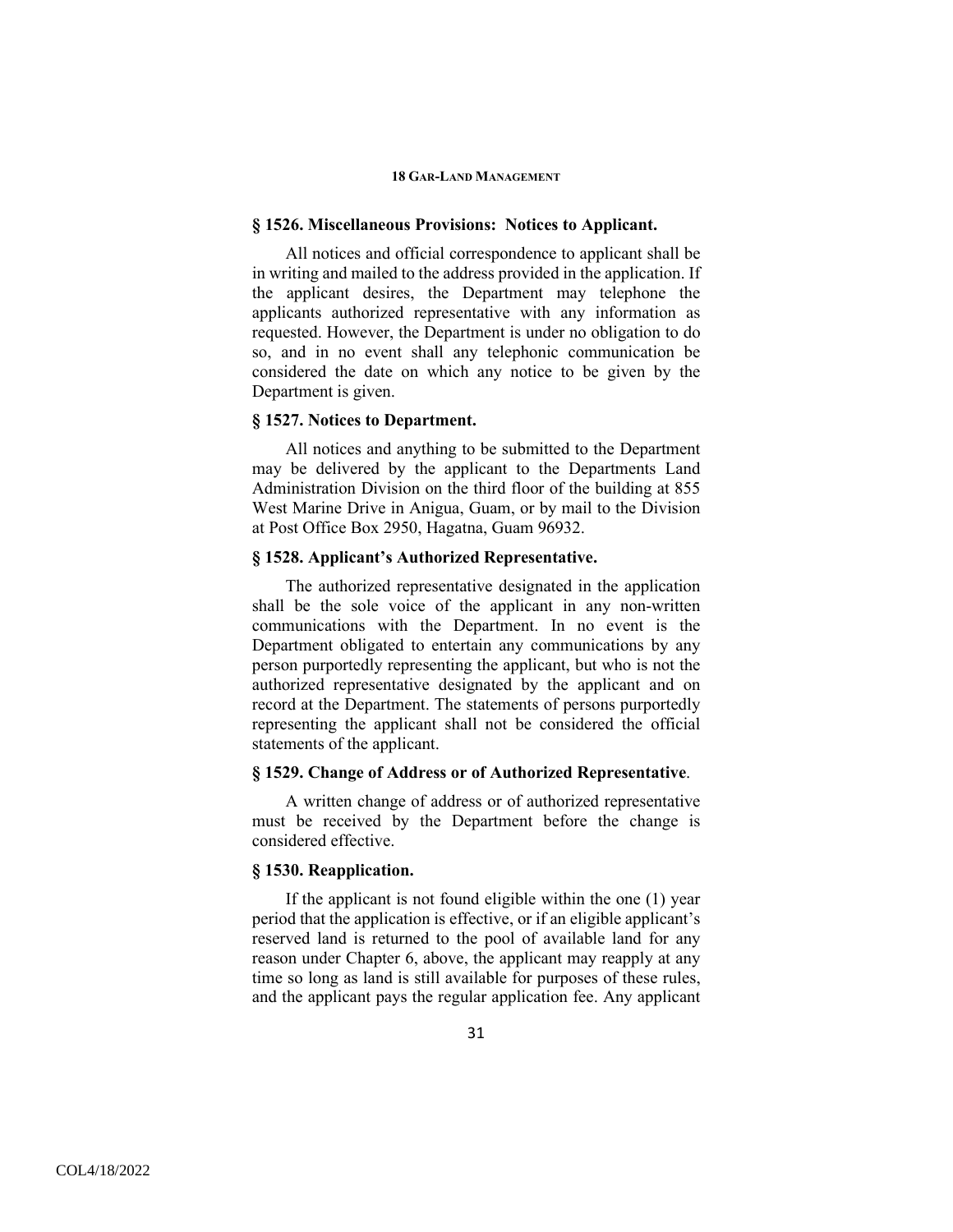who reapplies must go through the entire application process as though no prior application had ever been submitted. The Department is not obligated to use any of applicants submittals under a prior application.

## **§ 1531. Lease Terms: Significant Terms.**

The Attorney General shall prepare a form of lease to be used for the reserved property, which shall protect the Departments interest in the leased premises and which shall be designed to carry out the purposes and intent of these rules. The lease shall incorporate the significant terms indicated below in this Rule  $8001 -$ 

(a) Term of Lease. The term of the lease shall be fixed at twenty-five (25) years to allow for the construction of improvements and the full payment of a construction loan, if any, with an option to renew for an additional twenty-five (25) year renewal term.

(b) Rent. The rental rate for the leases provided in these rules, or how it is to be determined, is not indicated anywhere in Guam law. Public Law Number 22-18, to which the land reserved as a cultural center is subject, addresses the rental provisions of commercial leases only, setting such value in terms of fair market value of the property, with payments going to the Chamorro Land Trust Commission. The Chamorro Land Trust Act indicates that the rental amount of available land not immediately needed and which is returned to the Department, may be leased in accordance with 21 GCA § 75103(b) with the Department determining the rental amount. In accordance with these considerations, the Department has determined that the rental amount for the leases provided for in these rules shall be based on whether or not the applicant is exempt from paying income taxes, as evidenced by a determination in accordance with Rule 3003(b), above. Rent payments shall go to the Chamorro Land Trust Commission.

(c) Income Tax Paying Applicants. An applicant which, at the time it enters into a lease, does not have a determination that the applicant is exempt from paying income taxes, shall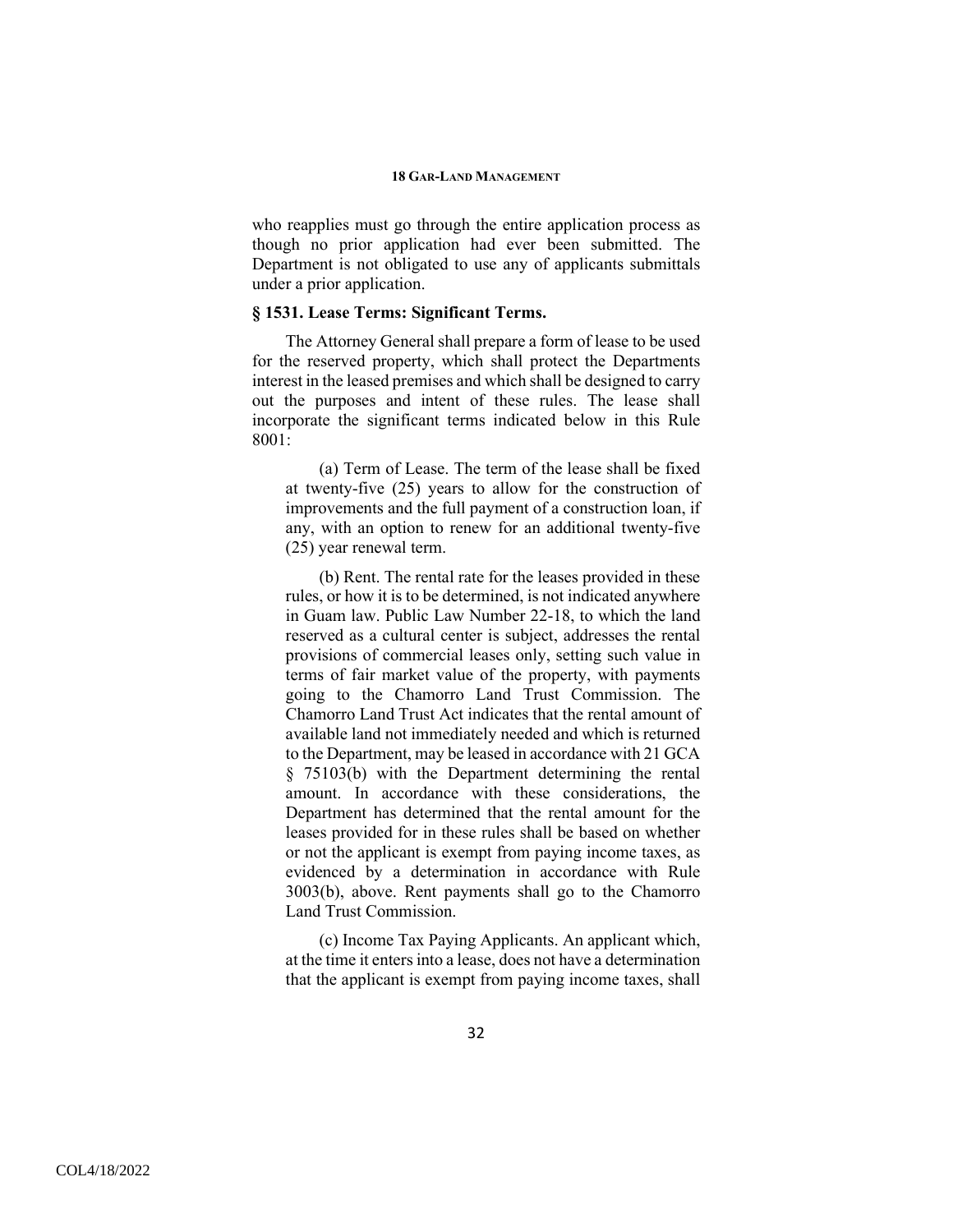pay the fair market rental value of the leased premises, as such value is deter-mined by the Department. Rent may be paid monthly or annually, as the Department and applicant shall mutually agree.

(d) Income Tax Paying Applicants. An applicant which, at the time it enters into a lease, is exempt from paying income taxes as evidenced by a determination from the appropriate government authority, shall pay an annual rental amount which is nominal. The nominal amount is determined to be One Hundred Dollars (\$100.00) per year for the first twenty-five (25) years and Three Hundred Dollars (\$300.00) per year for each thereafter that the reserved property is under lease to the applicant.

(e) Beginning Construction. If the applicant enters into a lease according to these rules, the applicant shall complete its plans for development; secure or otherwise provide for financing; arrange for water, sewer and electricity infrastructure, as needed; and begin construction within one (1) year from the effective date of the lease.

(f) Completing Construction. Construction must be completed within three (3) years of the effective date of the lease.

(g) Failure to Begin or Complete Construction. Failure to begin construction within one (1) year from the effective date of the lease shall result in the automatic termination of the lease. Failure to complete construction within three (3) years of the effective date of the lease shall give the Department the right to terminate the lease in its sole discretion.

(h) Covenant Against Gambling. The applicant shall covenant that no gambling activities will be conducted on the leased property, except as the applicant may be legally licensed to carry on such activities.

## **§ 1532. Approval of Attorney General and** *I Maga'lahen Guahan.*

All leases entered into in accordance with these rules must be executed by *I Maga'lahen Guåhan*, attested to by *I Segundu Na*